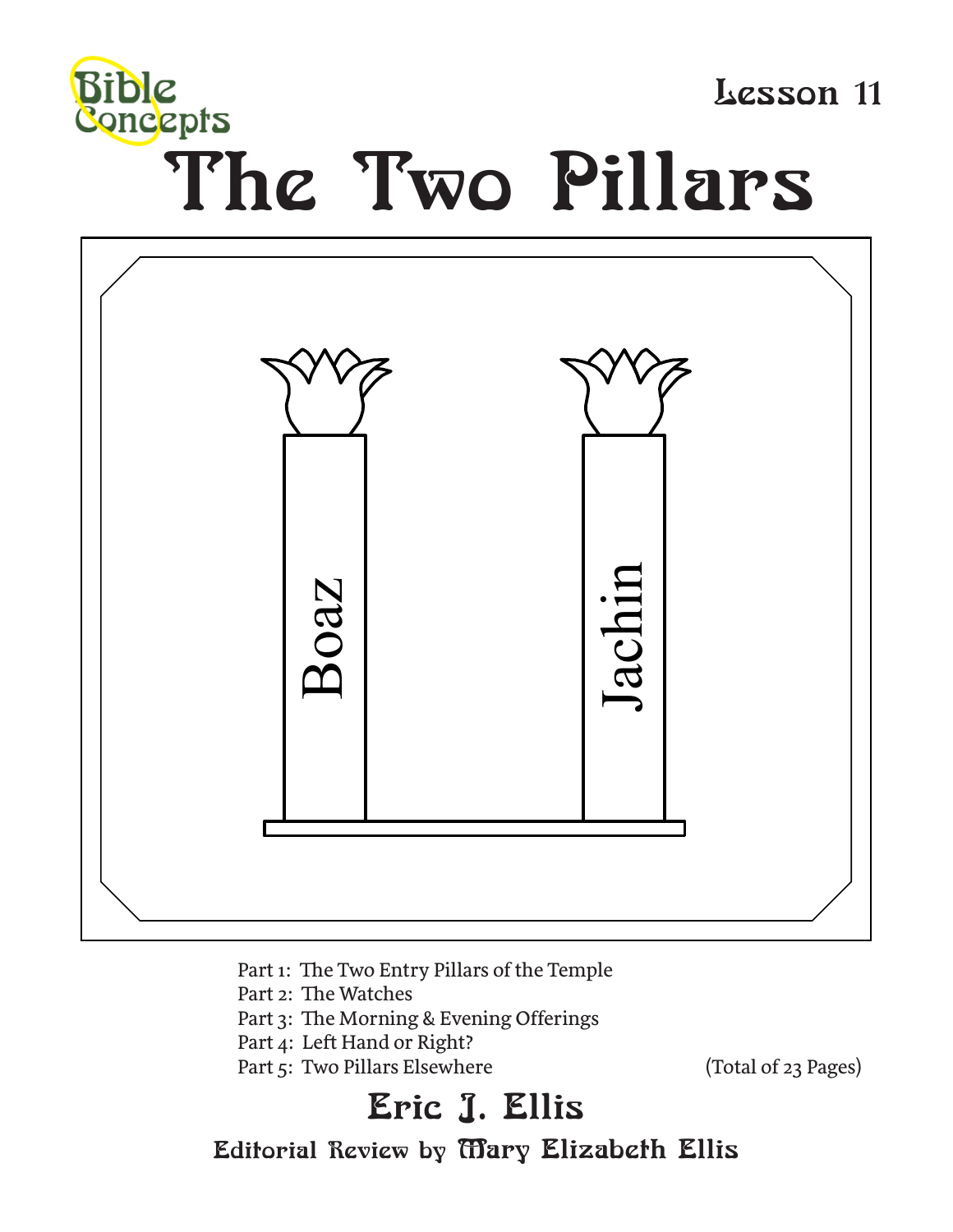#### **Introduction:**

As we are faithful and diligent in seeking Him, then He reveals more. What He reveals is not figuring things out with our natural minds. It is the outflowing of a walk in love. I call it a dance. What is our part in this dance? By grace through faith we show our love through our steadfast obedience to follow where he leads. It is not a work of the flesh. It is an unfolding of a heart that delights to please.

 *" I love those who love me, And those who seek me diligently will find me." Proverbs 8:17 New King James Version (NKJV)*

*"Friendship with God is reserved for those who reverence* [love] *him. With them alone he shares the secrets of his promises." Psalm 25:14 The Living Bible (TLB)*

As the dance proceeds, spiritual understanding in the Spirit begins to sparkle in our eyes. We know that spiritual understanding is flowing when patterns are being seen in the Word. And that begins with following His Spirit as He leads us in searching out a matter in His Word. We find that we build upon what He has already shown to us...one line at a time. As the lines build one upon another, an orderly arrangement comes into focus. Step by step the pattern of the dance moves along. We carefully examine the Word to sort out what is accurate in the context of what is being spoken. As we do, the patterns surface into view. As they surface, the precepts start to be recognized. Together these patterns & precepts give vision to new patterns & precepts...patterns of steps within the dance. And so the dance of intimacy continues on. It is at this point that the various truths of the Word begin to flow together as many waters flow in irrigation ditches to satisfy the thirsty.

 *"Just as water is turned into irrigation ditches, so the Lord directs the king's thoughts. He turns them wherever he wants to." Proverbs 21:1 The Living Bible (TLB)*

This water of the Word is directed to us for a purpose...that we might bear the fruit of His life to the Father. We start our growth by drinking in the water of the Word. As we come into maturity we drink in the blood of who He is. Our soul begins to change to become as His soul. Then our cup overflows to administer His Life to a thirsty world. This is the fruit of His Life to the Father.

As in previous lessons, this lesson also builds line upon line. We must go through this process patiently. We understand that our patience will be rewarded with the birthing of precepts. We will see the further unveiling of the Word, of Him, the lover of our souls.

*[Bracketed words] within verses are my comments inserted to add clarity. Some words are CAPITALIZED in the verses for emphasis.*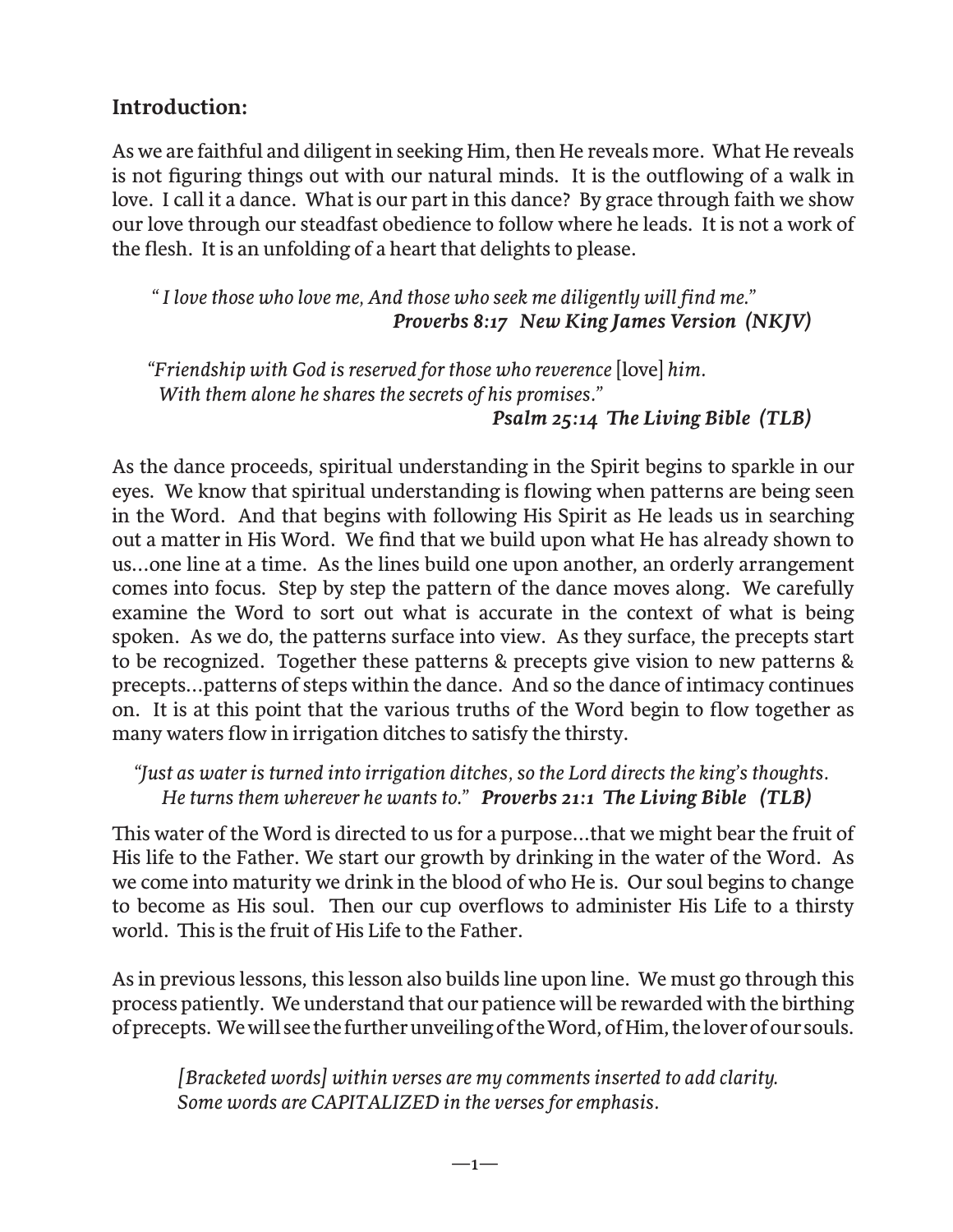# **Part 1: The Two Entry Pillars of the Temple**

We begin our study with looking at the two main entry pillars of the Temple of Solomon. These pillars are so important that they each have a name. They are named "Jachin" and "Boaz". Most translations have Jachin on the Right side and Boaz on the Left. But that depends on whether you look at them from the outside or the inside of the Temple. The Hebrew word for "Right" however is from a root word that can also mean "South". And *1*the Hebrew word for "Left" can also mean "North". Since the entrance into the Temple is on the East Side, we know the view is from God's perspective from within the Temple looking out as shown below, (drawn to scale). That is the viewpoint that matters since He is the one to invite us in.

*"16... Hiram set these pillars at the entrance of the Temple. The one on the SOUTH* [right] *was named the JACHIN PILLAR, and the one ON THE NORTH* [left]*, the BOAZ PILLAR." 1 Kings 7:21 The Living Bible (The NLT & NIV are similar, and all for clarity of perspective)*



**The View Seen From Inside the Temple Looking Out**

So what do the 2-pillars represent? The clue is given in their special names. Jachin means, "He will establish", (from Strong's Hebrew Word #3199). From Hitchcock's Bible Names Dictionary it is, "He that strengthens and makes steadfast". The name of the other pillar is Boaz, which is Strong's Hebrew Word #1162, but Strong's does not know the meaning since the Hebrew word used was from an unused root word. Hitchcock gives Boaz to us as, "in strength", as does The Amplified Bible.

It would seem that the Jachin Pillar is a type for Christ Jesus the Head, for He is the one who strengthens. And that the Boaz Pillar is a type for Christ Jesus the Body, the one whose strength is found in the other. This is confirmed by the Jubilee Bible which reads (along with the included parentheses as part of the quote):

2 *BOAZ. (Heb. ONLY IN HIM IS THERE STRENGTH)." 1Kings 7:16 Jubilee Bible "21...And when he had set up the right pillar, he called the name of it JACHIN: (Heb. THE LORD ESTABLISHES) and in standing up the left pillar, he called its name* 

The Jachin Pillar was set up first. Then the Boaz Pillar was set up. What is clear from their names is that the Boaz Pillar cannot support without strength from the Jachin Pillar.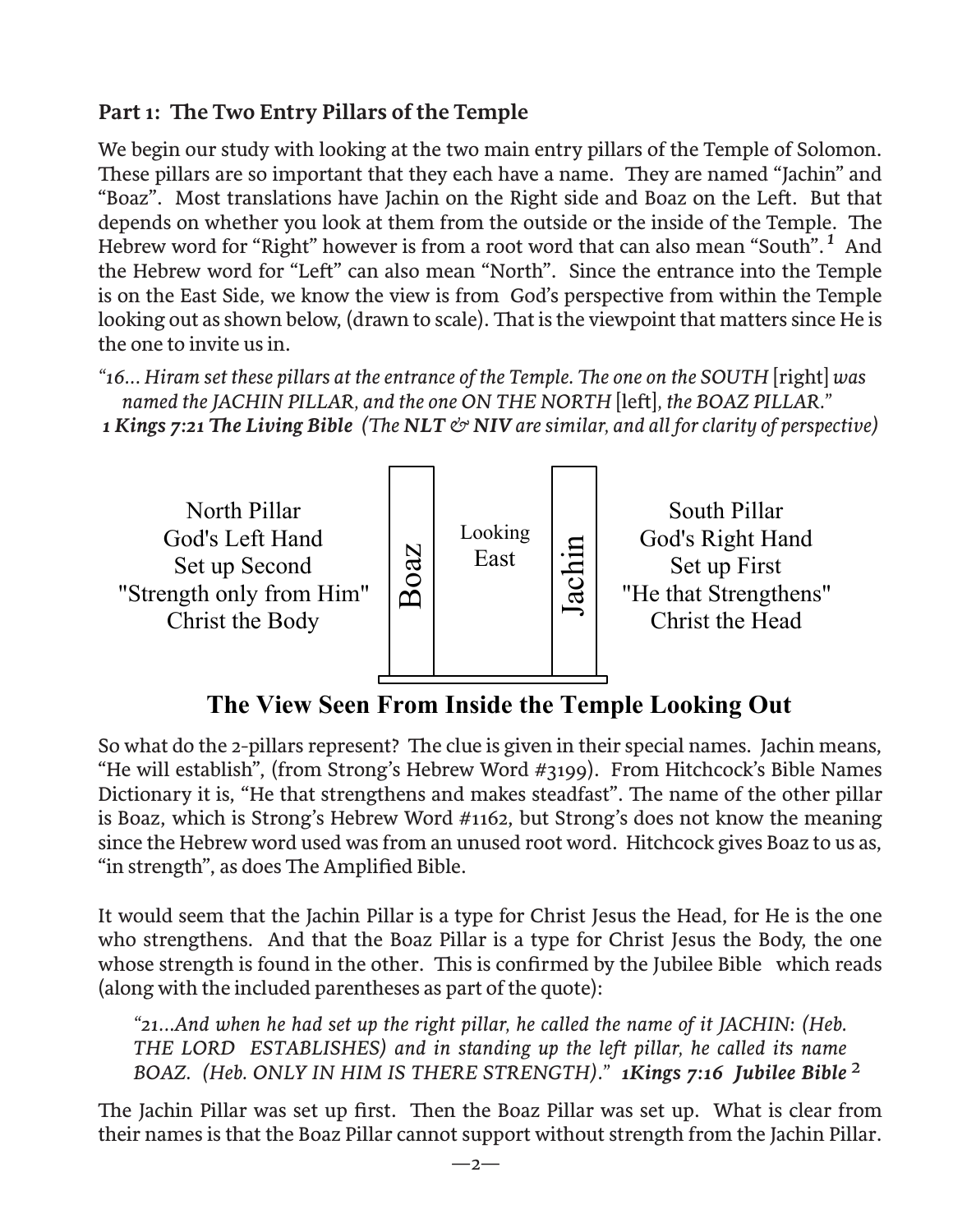People had to pass between the two pillars to enter into the temple. The Temple, like the Tabernacle, was the place where God met with man. Each structure in its time represented where He lived. They represented His house...His dwelling place. They also were a pattern for the heavenly (spiritual) house where He would abide, (**Hebrews 8:4 to 9:24**), which is in a people. This means that the earthly temple of Solomon with its pillars is a prophetic type to represent a spiritual picture...a shadow pointing to the reality that would follow.

What is the spiritual fulfillment of that type? It is in Christ Jesus. He is the house where the Father lives. Then His Holy Spirit was sent into us to establish us into how we can live & move & have our being as that house of God as well. Christ Jesus the Head was the first fulfillment of that prophetic earthly temple. And He in us is the rest of that temple.

*"19. "All right," Jesus replied. "Destroy this temple, and in three days I will raise it up." 20. "What!" they exclaimed. "It has taken forty-six years to build this Temple, and you can rebuild it in three days?" 21. But WHEN JESUS SAID "THIS TEMPLE," HE MEANT HIS OWN BODY." John 2:19-21 New Living Translation (NLT)*

There is a double meaning to the phrase that Jesus "meant His own Body". First He meant His own physical body, which they did destroy and then it was raised up. But He also meant the Body of Christ that was to follow as the second part of this first resurrection of Christ.

*"16. Don't you realize that ALL OF YOU TOGETHER ARE THE TEMPLE OF GOD and that the Spirit of God* [Christ] *lives in you?" 1 Corinthians 3:16 (NLT)* 

When one sees God's house, he sees the Father. To enter into Christ, one must pass between the 2-pillars. We must be found in Him, and He must be found in us to fully enter in. That is what the 2-pillars speak to us. This is what is meant by the promise to the overcomers to be made a pillar (Boaz), to remain in His Temple, (**Revelation 3:12**). But there is also much more to see in these two pillars.

Each pillar had a lily on top of it. A lily has 3-petals and 3-sepals that look just like the petals, so they all are called "tepals", (Wikipedia). This is a type of God in man, and man in God. And lilies don't toil and don't spin, (**Matthew 6:8**). The don't do their own thing and they don't make their own coverings. Solomon was not robed as well as the lilies, (**Luke 12:27**). What are the lilies robed in? We will see that they are robed as a "Joseph Company" with robes dipped in the atoning blood of the Lamb. The lilies help confirm the identity of the 2-pillars. The Father feeds among the lilies (**Song of Songs 6:3**), because this is where the fruit of the vineyard is found...in the life of Christ, the Tree of Life.

 $-3-$ 

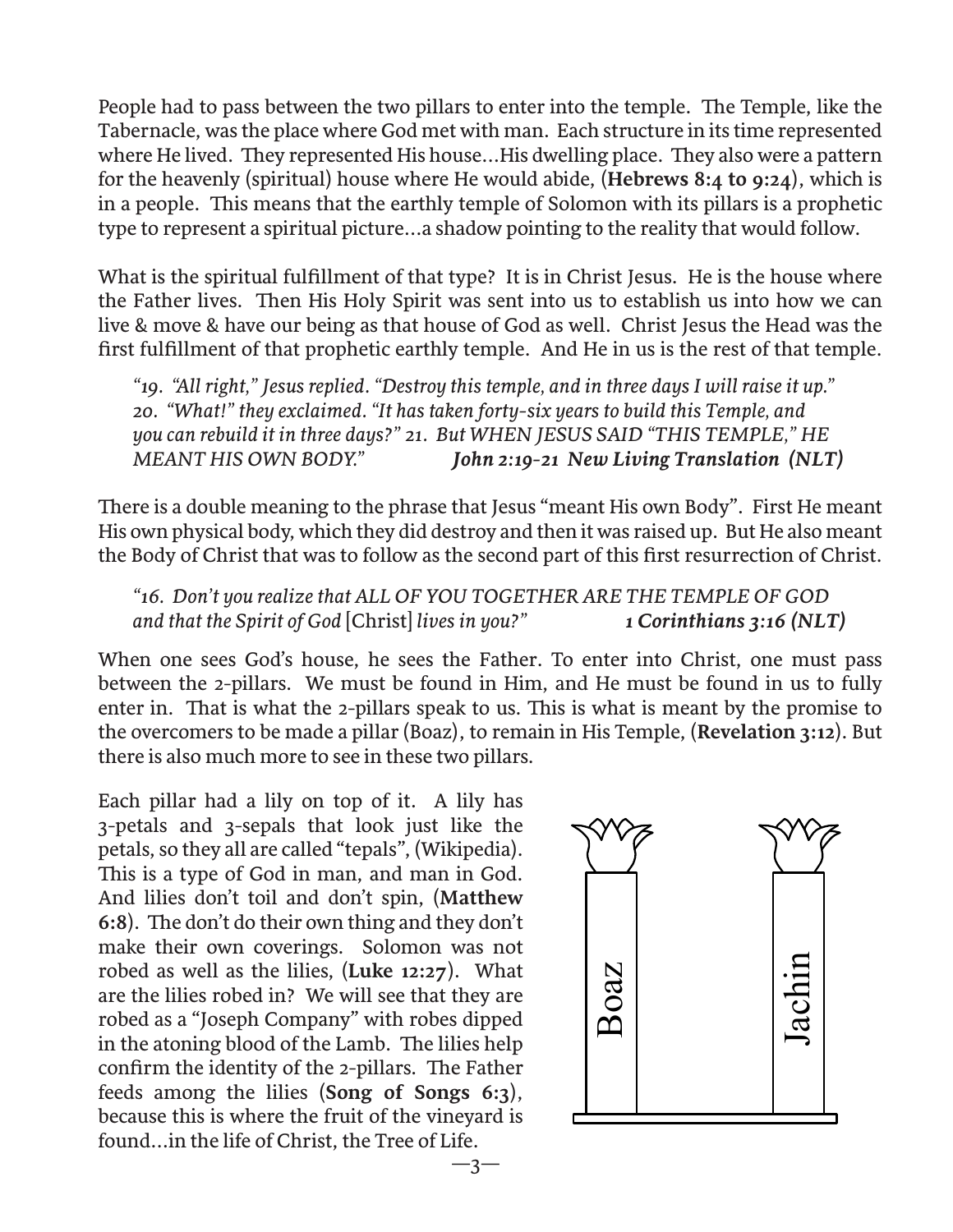Both pillars are made of bronze. Bronze is made by combining copper and tin under fire. Without the fire there is no new metal. Both Christ the Head and Christ the Body have gone through the fires of testing. And they both pass the tests by having no life of their own. Their delight is to do the Father's will. They followed the Holy Spirit to come into maturity. And both pillars are hollow, further confirming that they have no hidden life. They are empty of any life apart from the life of the Spirit.

Each pillar is topped with 7-chains. What does this remind us of? We saw in Lesson 7, ("Eight Milestones to Maturity"), that there are 7-steps of growth to come into maturity in Christ.

On the 7-chains of each pillar are 2-rows of 200 pomegranates, indicating 100 per row. What do we know about pomegranates? They have 5 to 8 petals, (Wikipedia). That reminds us of the 5th, 6th, 7th, & 8th major Feasts. They are all the Feasts of Tabernacles...the final harvest of all the fruit. The fruit matures from the flower of 5 to 8 petals. This is when the resurrection of the Body of Christ will be, which is at the end of this age. And there is more. We know that the pomegranates were on the hem of the garment of the High Priest, (**Exodus 28:33)**. They were blue, purple, & scarlet. We saw these colors in Lesson No. 5, ("The Tabernacle"), as the colors representing Prophet, King & Priest...all titles of Christ. On this hem the pomegranates alternated between bells of gold. They carried with them the sound of the nature of God, for gold is symbolic of God's nature. So the pomegranates on top of the pillars identify the pillars as Christ, the High Priest. It is the High Priest who administers life to God and His life to many people. This life comes from His life within a people...the Temple of God.

There is much more to say about the 2-pillars, but for now we will end this section with noting that each pillar has a circumference of 12 cubits. This tells us that a complete encirclement has 12-parts. This reminds us of the 12 pillars set up from the crossing of the Jordan at Gilgal in **Joshua 4**. These pillars were taken from the Jordan River right where the priests held the Ark of the Tabernacle. When the priests carried the Ark to the center of the river, the waters backed up to the town of Adam. The Jordan River symbolizes death which flowed down from Adam. The waters of the death of Adam must part when the life of Christ enters in. These 12-pillars of Gilgal represent the 12-tribes of Israel. Because of Christ (our Ark & High Priest), we all were taken from the waters of death & established in the Promised Land. These tribes are also seen in the 12-stones of the breastplate, the 12-gates of New Jerusalem, & the 12-encampments (God's government), around the Ark of the Tabernacle, (a symbol of the throne of God). The completeness of the circumference of each Temple Pillar is also seen in the 12-apostles, and the fullness of the 12-fruit of the Tree of Life.



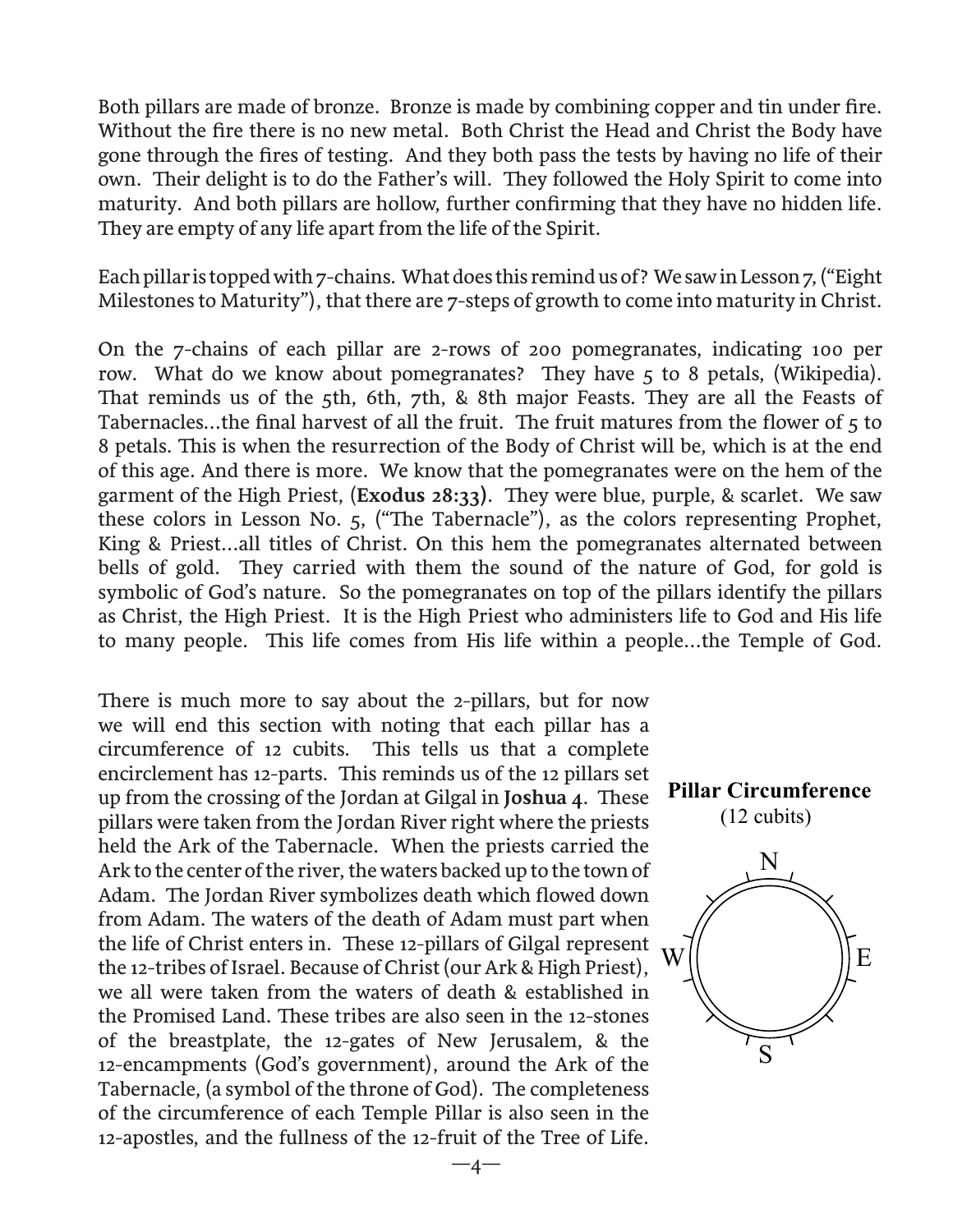#### **Endnote #1** *( from page 2)*

The Hebrew word for "right" is Strong's #3225 which equates the position of "right" as "South". It is translated consistently as "South" in **1Samuel 23:19** & **24**, and also in **Psalm 89:12**.

In over 30 translations of **1 Kings 7:21** the words "right" & "left" are used, but the Living Bible, New Living Translation, and New International Version use "South" & "North". These translations (some of my favorites for easy reading), are noted to use the choice of English words that will best avoid confusion.

The Hebrew word for "left" is Strong's #8242, which is from a root word #8040 that also equates "left" with "north". The context of the Hebrew of both of these words is that "Right" (as in "Right hand"), has an implication of the stronger, more dexterous hand, and in position of more light such as "South", perhaps meaning where things are easier to see and handle. Whereas "Left" as in "Left hand" has an implication of being associated with darkness such as the North, perhaps because that is where there is less light, and so help is often needed.

#### **Endnote #2** *( from page 2)*

The Jubilee Bible is a Spanish translation by Casiodoro de Reina. It was first published in 1569. Casiodoro was born in 1520 and learned Hebrew, (most likely from the Jews that had avoided the official expulsion of Jews from Spain in 1492.) These Jews of his area spoke Hebrew as a "living language". Therefore the subtle meanings of the Hebrew words were understood by Casiodoro when he wrote the Spanish translation from the Hebrew. From soon after his days until Israel became a nation in 1948, nearly every Hebrew scholar has had to study Hebrew as a "dead language". Over 400 years later the first English translation from the Spanish came to us by Russell Stendall in the year 2000.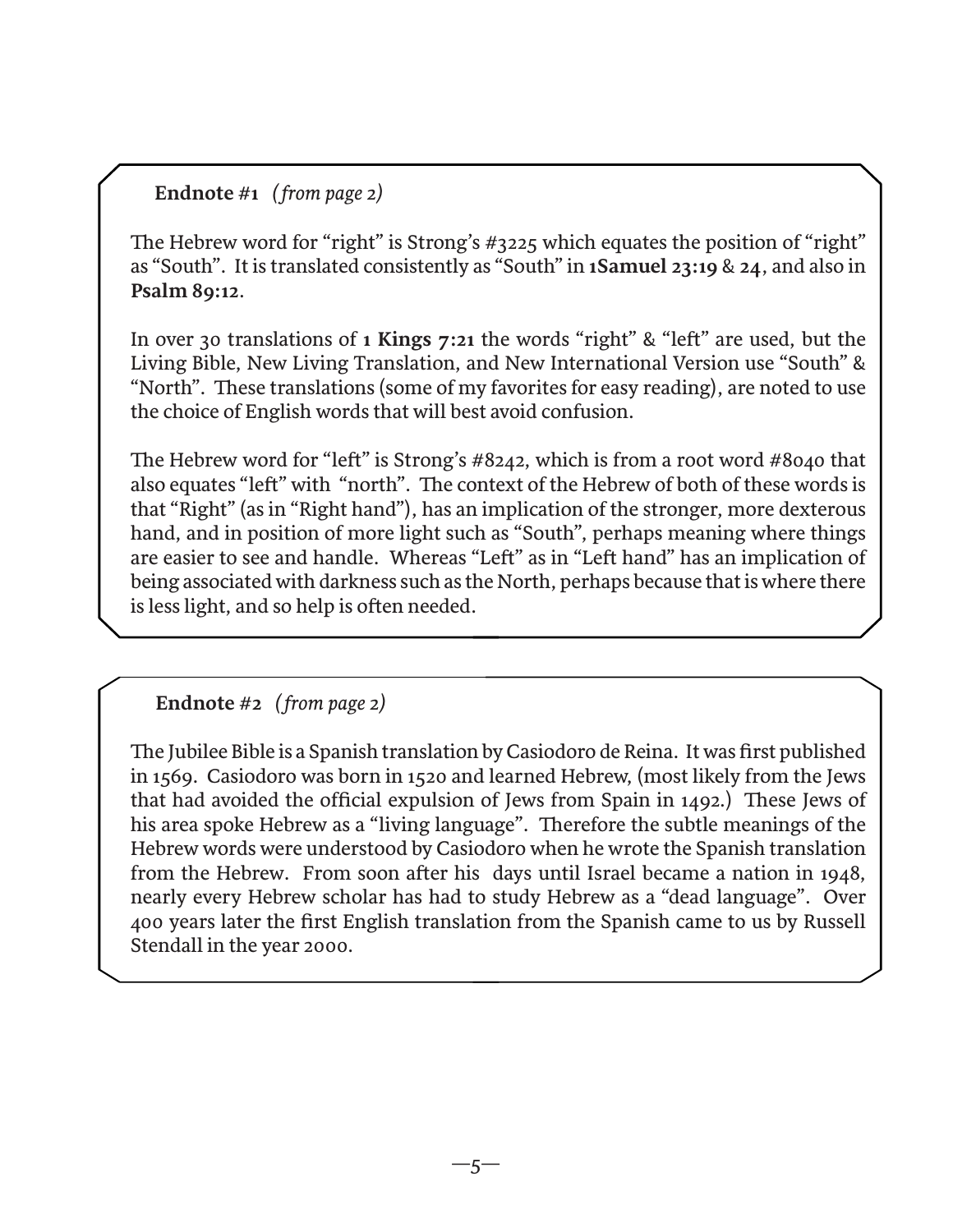#### **Part 2: The Watches**

But now we take what seems to be a strange departure from our theme of the 2-pillars as we look at "time". Why this departure? It is because we must carefully build line upon line from here & there in order to arrive at precepts that bring much light to our topic later on.

Let us see how the Bible looks at "days", and then from there we can see how a day is divided up. This will be important for later so that we can see what happened at certain times.

*"5 God called the light "day," and the darkness he called "night." And there was evening, and there was morning—the first day." Genesis 1:5 New International Version (NIV)*

Here this verse defines a full-day as "evening" & "morning". The evening is the period of darkness (night), while the morning is the period of light, (day-light). The full day begins with darkness at sunset which is followed by light at sunrise. The sunlight then ends at the evening sunset, which is when the next "full day" begins. It is a pattern of first the dark and then the light...first the natural and then the spiritual...first Adam and then Christ who is our Morning Star, (not seen until the first light of day-light). A full day is thus seen and defined as the time it takes for the earth to rotate once. We divide this period into 24 hours and this is also how Jesus saw it.

*"9. Jesus replied, 'THERE ARE TWELVE HOURS OF DAYLIGHT EVERY DAY. During the day people can walk safely. They can see because they have the light of this world. 10. But at night there is danger of stumbling because they have no light.'"*



 *John 11:9-10 New Living Translation (NLT)*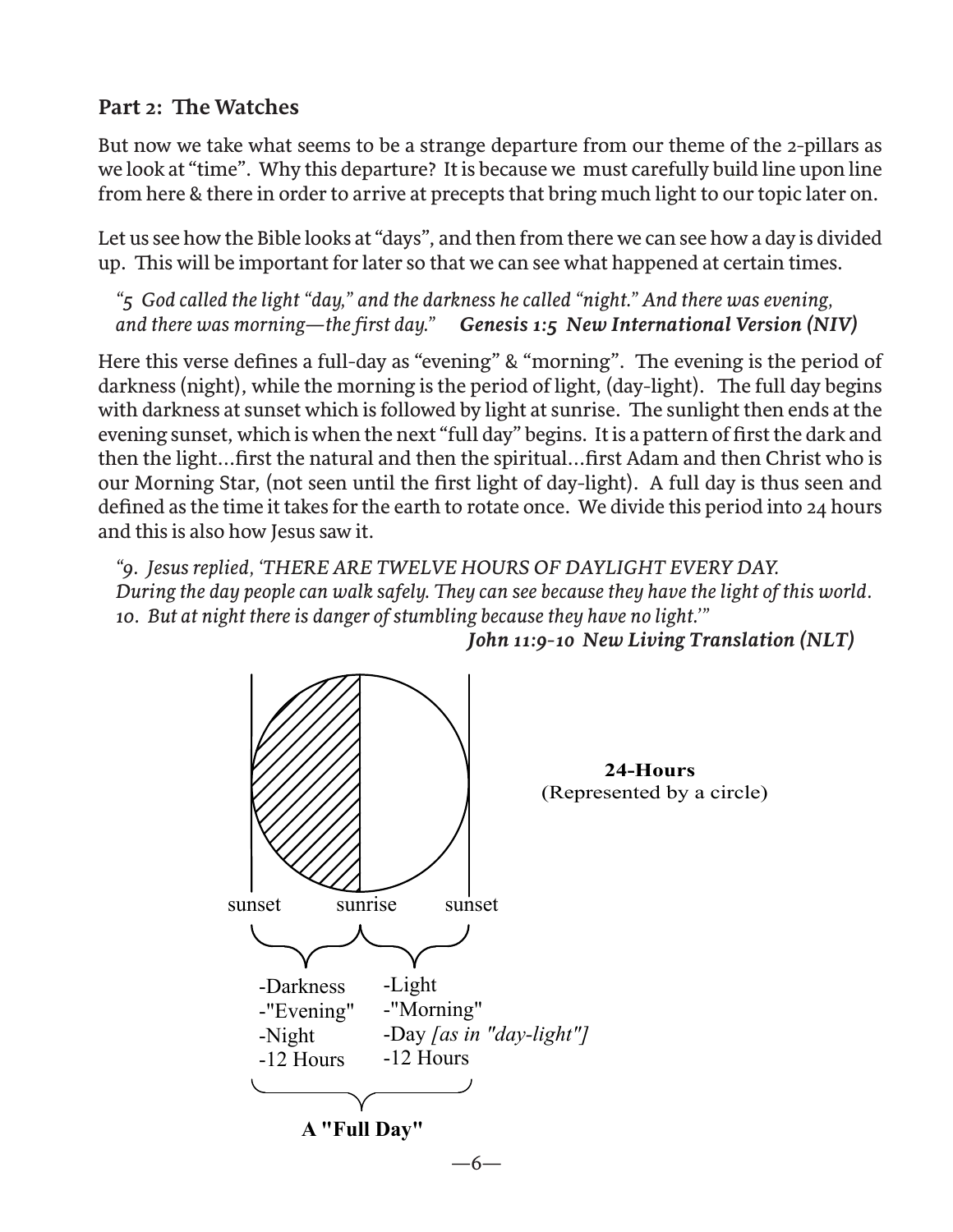Jesus was using this natural principle to point out a spiritual lesson. To the natural mind He was talking about sunlight and the lack of it. But there is also spiritual light & spiritual darkness. When we have very little or no spiritual light then we stumble around not really knowing where we are and where we are going. It is a dangerous place to be in for it is a place of not seeing things as they are. And what is spiritual light? It is Christ Jesus.

*"12. Later...Jesus said to the people, 'I AM THE LIGHT of the world. So if you follow me, you won't be stumbling through the darkness, for living light will flood your path.'" John 8:12 The Living Bible (TLB)* 

The actual amount of natural daylight varies according to the latitude one lives in, the time of year, and whether or not one is on flat-lands or among mountains. However, to standardize the measurement of time, the day was divided equally, between night-time and daylight-time, with each being 12-hours long. Without dividing the night and the daytime equally the length of an hour would vary with the varying lengths of day-light. The purpose of calling the daylight as 12-hours was to standardize the time so that all could measure it the same. But it also has spiritual meaning as we'll soon recognize.

The daylight time then looks like this:

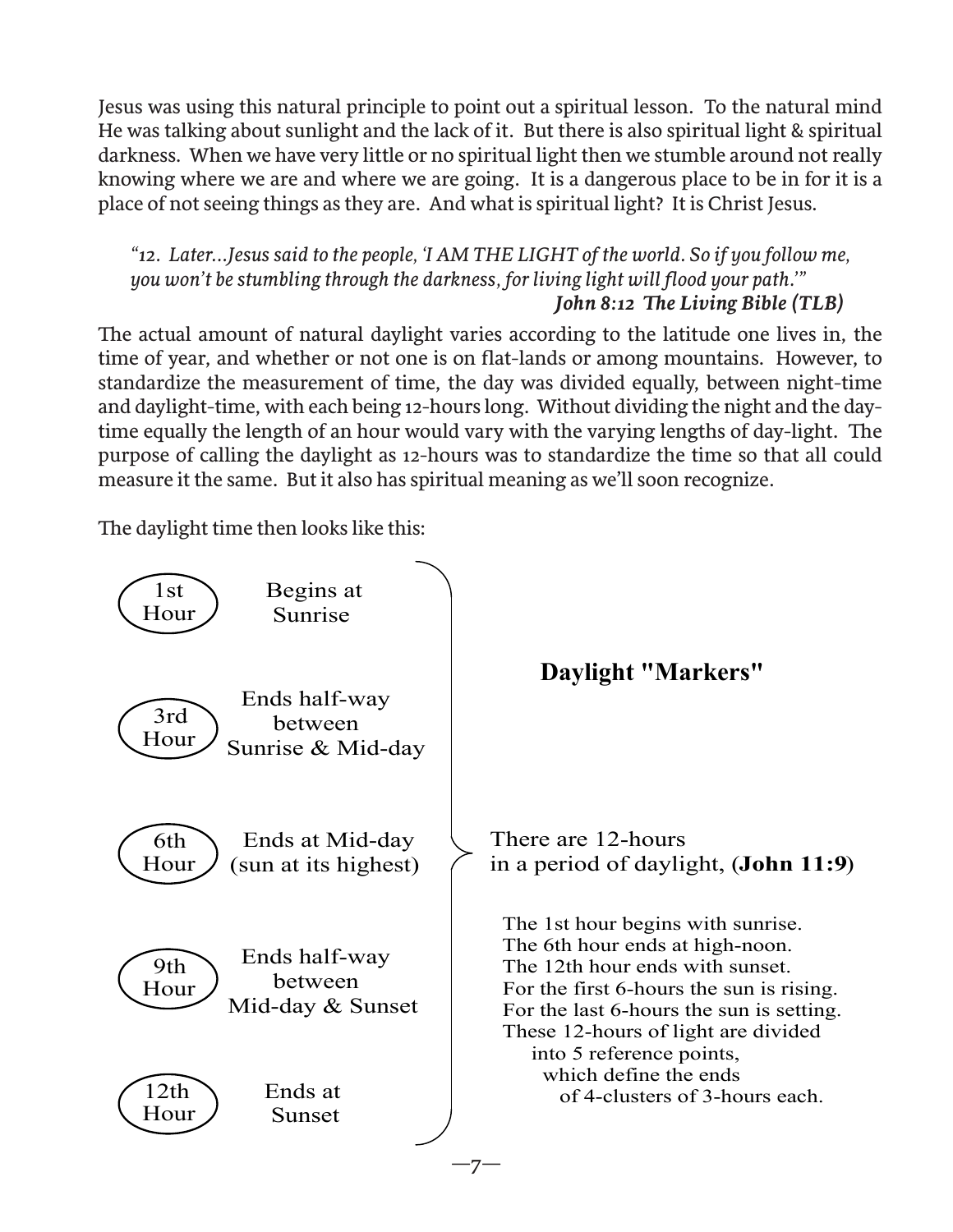Now lets overlay that layout with the label of hours that we're more familiar with.



The natural realm teaches us many things about the spiritual. Just as learning about the time of day is important in the natural world, so too is it important in the spiritual realm.

*"7. But if we WALK IN THE LIGHT, as he is in the light, we have fellowship with one another, and the blood of Jesus, his Son, purifies us from all sin." 1 John 1:7 (NIV)* 

When we are not in Christ then we really are stumbling around, not seeing clearly where we are or where we are headed. When we are not in Christ then we are in darkness, the realm of the natural man, Adam, the carnal mind, which is Satan's turf...his dust to swallow up.

The night-time is also 12 hours and is divided like the daylight into 12 equal hours. They too are grouped into 4-clusters of 3-hours each. The night-time is the time to be on guard. It is in the darkness that the enemy is more difficult to see until it may too late. That is why guards are posted to keep watch during the night. A guard may fall asleep after a few hours or so. For this reason they kept watch for 3-hours at a time.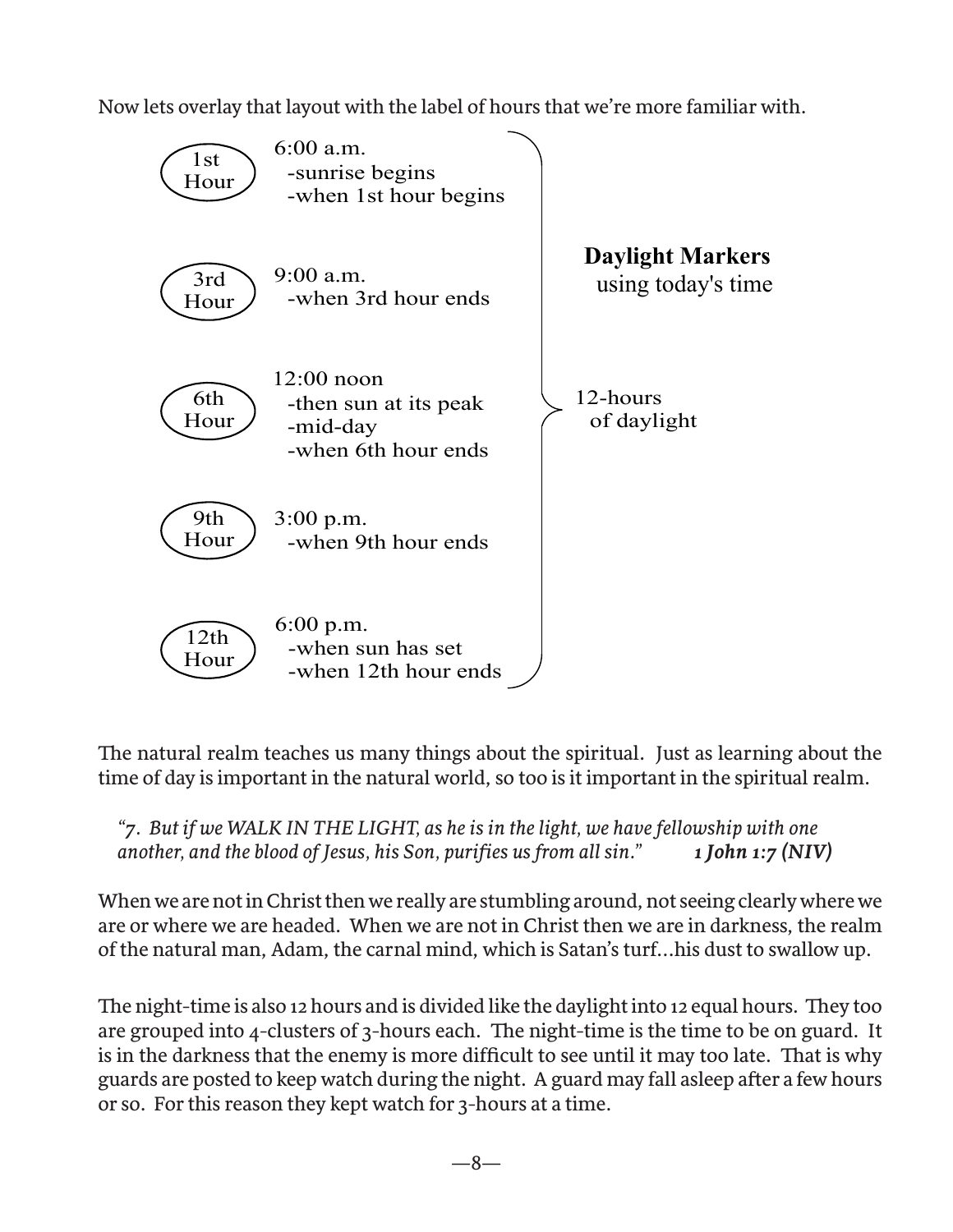

#### **Night Watches in the New Testament**

The references for the night watches are found in **Matthew 15:25** & **Mark 6:8** where Jesus walked on the water at the time of the 4th watch. This tells us that there are 4 watches. Then in **Luke 12:38** we find an exhortation to keep our lamps burning for we don't know at which watch our Master will return. Different watches represent different important times.

To keep things in context however, we need to remember that there were only 3-night watches in the Old Testament. It was the Romans just prior to New Testament times that changed the watches from 3-night watches to 4-watches, (from Wikipedia under "Roman timekeeping"). Understanding that will avoid confusion when we read **Exodus 14:24** which says that the 3rd watch is the morning watch, (the last one of the night). **Judges 7:19** confirms three night watches in those days by speaking of a middle watch. This indicates 3 and not 4-watches, since you cannot have a middle watch with 4-watches.

In summary, night-time & day-light times are both set up the same in the New Testament as 12-hours apiece. Then each set of 12-hours is divided up into 4-watches of 3-hours each.

Now in the next part we take yet another strange departure by looking at the morning & evening offerings. The concepts in the watches and the offerings will tie together. They are both valuable clues to reveal more about the pillars.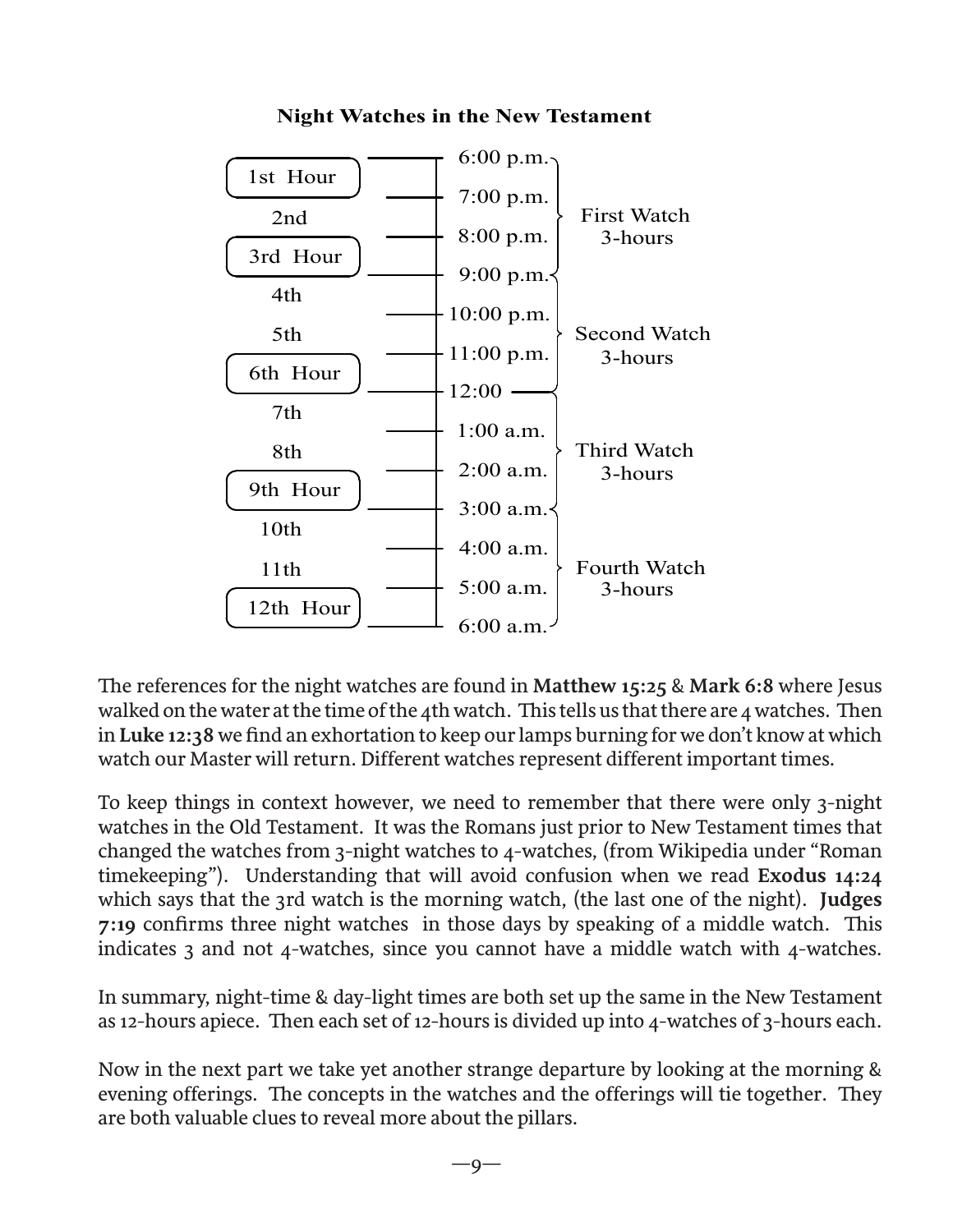# **Part 3: The Morning & Evening Offerings**

We now look at verses related to the morning & evening offerings.

*" ... [The priests] are making perfume to Jehovah, burnt-offerings morning by morning, and evening by evening, and perfume of spices, and the arrangement of bread is on the pure table, and the candlestick of gold, and its lamps, to burn evening by evening, for we are keeping the charge of Jehovah our God ..." 2Chronicles 13:11 Young's Literal Translation (YLT)*

*"7. Aaron* [the High Priest] *shall burn on it* [the Golden Altar of Incense] *sweet incense every morning; when he tends the lamps, he shall burn incense on it*  [the Golden Altar]*.*

8. And when Aaron lights the lamps at twilight, he shall burn incense on it, [Golden Altar]  *a perpetual incense before the Lord throughout your generations ... 10. And Aaron shall make atonement upon its horns* [of the Golden Altar of Incense] *once a year with the blood of the sin offering of atonement...*

[from the sacrifice at the Brazen altar of the Court,

with the blood of the 1st goat on the Day of Atonement,

 the 10th day of the 7th month, the second of four major Feasts of Tabernacles] *upon it* [the Golden Altar of Incense]

*throughout your generations. It* [this atonement] *is most holy* 

[separated above all others] *to the Lord." Exodus 30:7-10 NKJV*

In these verses we note that four things are done twice daily. The likely order was first a burnt sacrifice offered in the Court. Next the fire from this was then used to tend the lamps of the candlestick so that there was renewed light in the Holy Place. Then, with the renewed light, the fresh bread could be arranged on the Table of Shewbread. Fourth, a fire from the burnt offering also lights the fire on the Golden Altar so that incense can be burnt. All of this flows together as a wonderful thing to the Lord. It all culminates as a sweet smell, the burning of incense on the Golden Altar. Also on one day of the year this incense is carried in a censer (not the entire altar!), from the Golden Altar into the most Holy Place by the High Priest to make atonement for himself and then the people.

(See *Hebrews 9:4 in YLT, George Lamsa's Translation & also the Jubilee Bible*)



**South**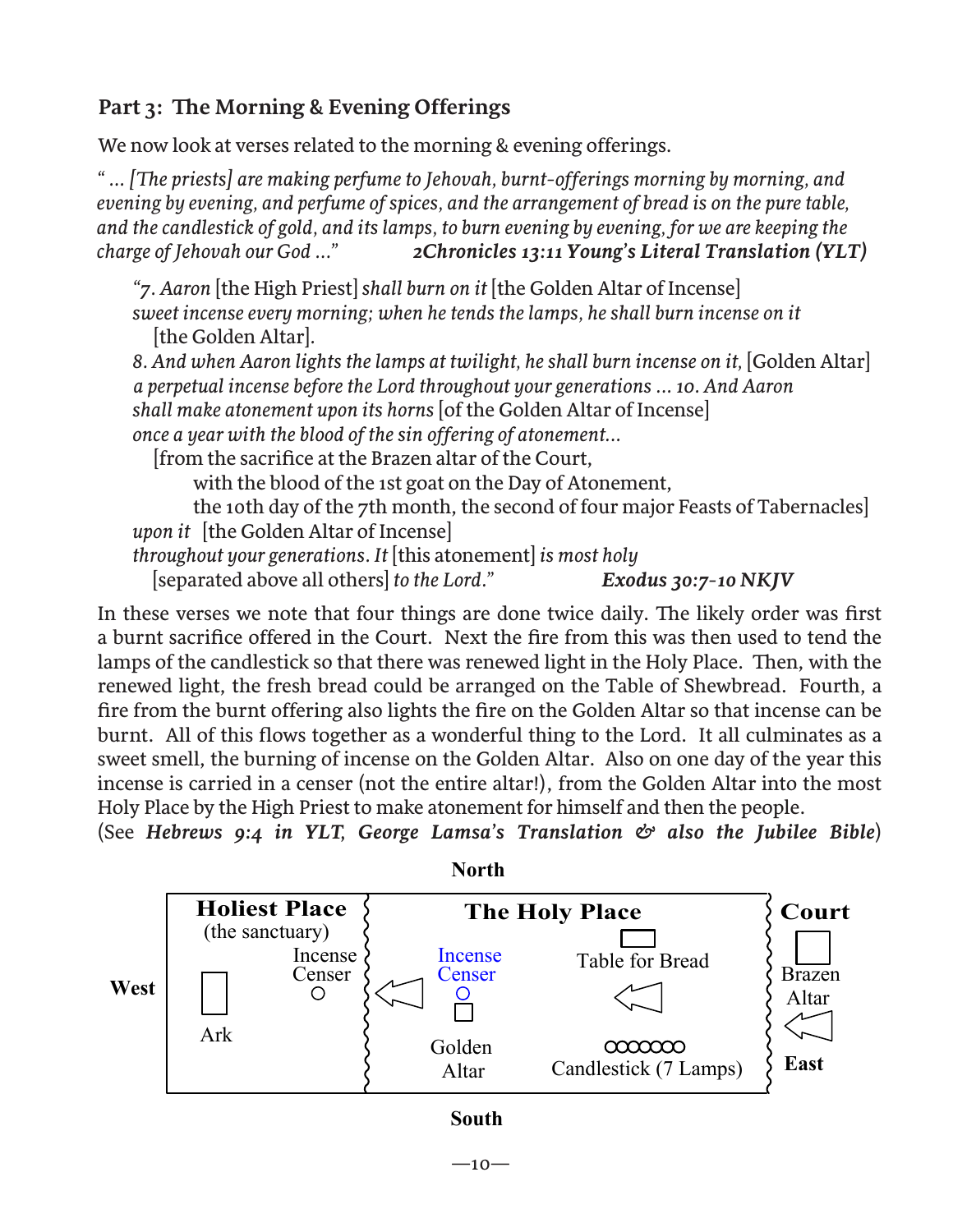These events were done daily first thing in the morning and then last thing before night. It took time to do everything. It was all done in the morning watch, and then repeated again in the evening watch. These tasks done twice daily represent a preparation that heralds the transition into a new day. They all represent spiritual truths. These 4-tasks are also associated with the sacrifice of the 2-goats on the Day of Atonement. Jesus fulfilled the role of both goats at His baptism, (see Lesson No. 09), which was at the start of His ministry. This was so that He could then go forth as a lamb without blemish (the 1st-goat), to make atonement *for us* so that *we* could take on the role of the 2nd-goat. This can be seen as Christ Jesus the Head being the morning offering and Christ Jesus the Body as the evening offering.



**The Daily Morning & Evening Offerings**

*"1. Follow God's example, therefore, as dearly loved children 2. and walk in the way of love, just as Christ loved us and gave himself up for us as a fragrant [incense] offering and [burnt* offering] *sacrifice to God." Ephesians 5:1,2 (NIV)*

*"1. And so, dear brothers and sisters, I plead with you to give your bodies to God because of all he has done for you. Let them be a living and holy sacrifice* [type of burnt offering]*—the kind he will find acceptable. This is truly the way to worship him." Romans 12:1 (NLT)*

In this pattern we see Jesus as the morning offering, paving the way for us as the evening offering. How do we know that for sure? Well, let's explore the Word a bit more.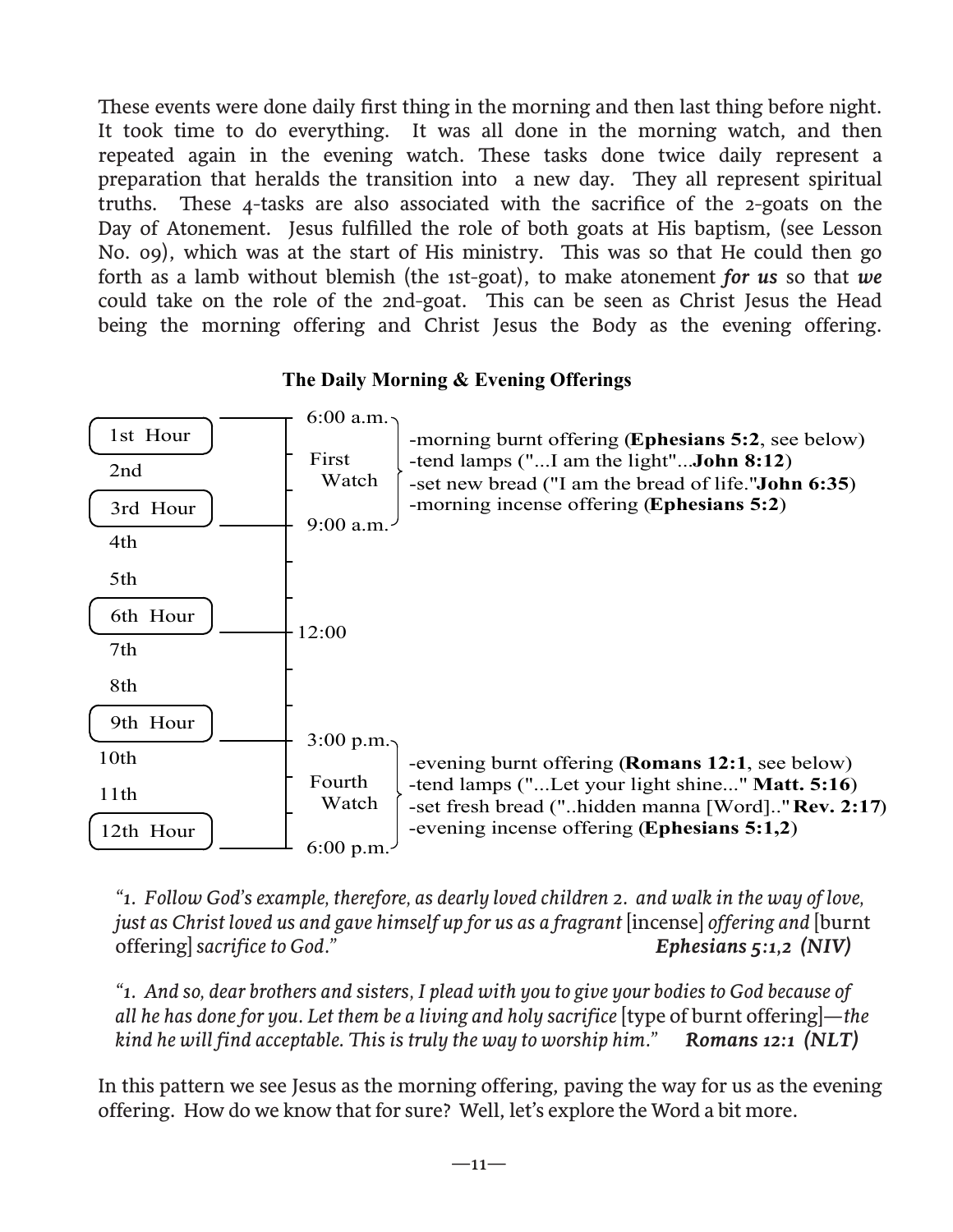It is very important to keep the lamp burning at all times, (**Exodus 27:20**). This candlestick of 7-lamps (Holy Spirit) is to shed light on the new daily bread, (Word). We must ask for & seek this bread every day, (**Matthew 6:11**). Without the Word & the Holy Spirit we are not equipped to move on as incense to be offered on the Golden Altar. The fire to burn the incense comes from the fire of the burnt offering of the brazen altar of the Court. The flesh nature of Adam can be burnt out of us by the indwelling Holy Spirit because of the sacrifice of Christ Jesus, our Passover Lamb. He was the morning sacrifice of the Court that makes possible the fire (Holy Spirit), for removing the dross of the flesh nature so that we can walk in His nature as a living sacrifice, (as a type of the evening burnt offering).



**Jesus as the Morning Offering**

*"25. And it was the third hour (about nine o'clock in the morning) when they crucified Him." Mark 15:25 The Amplified Bible (TAB)*<sup>3</sup>

*"33. And when the sixth hour had come (about mid-day), there was darkness over the whole land until the ninth hour (about three o'clock). 34. And at the ninth hour Jesus cried with a loud voice...37. And Jesus uttered a loud cry, and breathed out His life." Mark 15:33-37 (TAB)* 4

We keep in mind when reading such verses that an hour spans from one to another. For example, "the 3rd hour" is between 8:00 a.m. & 9:00 a.m. What we see above is that although Jesus did not die until the end of the 3rd watch, he was offered up before the end of the first watch. What is interesting to note is that he died before the time of the evening offering.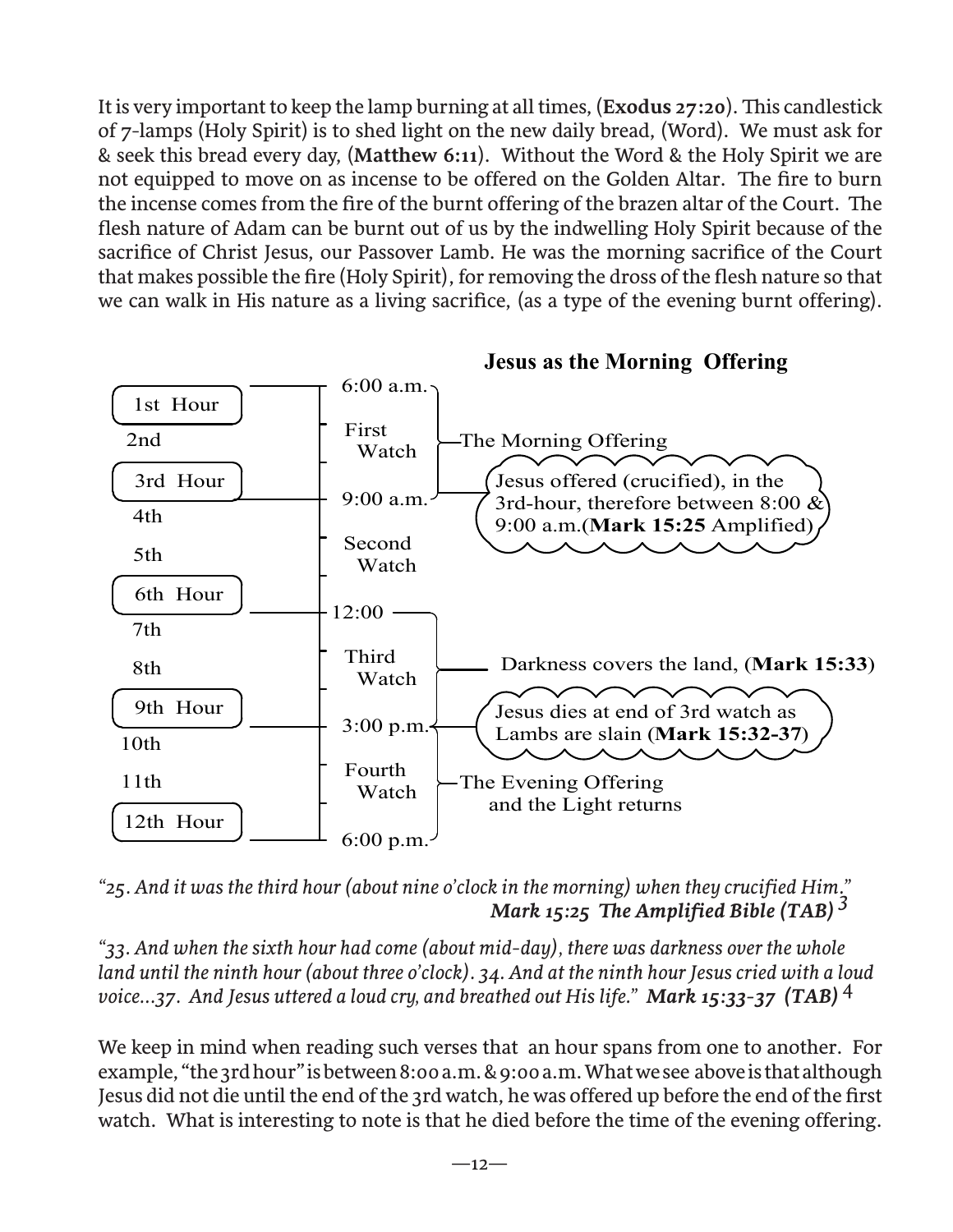We see that Christ Jesus the Head was the fulfillment of the prophetic meaning of the morning offering. What else happened at the time of the morning offering? The Holy Spirit was poured out at the time of the morning offering (about 7-weeks after His death), on Pentecost. Both Passover & Pentecost complete the first work of Christ, (see Lesson 10). These two feasts were in the spring of the year and together represent the former rain.

*"15. For these men are not drunk, as you suppose, for it is only the THIRD HOUR* [between 8:00 a.m. & 9:00 a.m.] *of the day;" Acts 2:15 New American Standard Bible (NASB)*



# **The Spirit of Christ as the Morning Offering**

The first work of Christ was both the Passover work of salvation and the Pentecost work of instilling His Spirit into others. They both occurred during the time of the first watch on different days. They both together were a fulfillment of the morning offering. The blood atonement of the lamb or young goat was the burnt offering. The sending of His Spirit into a people was the lighting of the candlestick by which to set, see, and eat the fresh bread of the Word. This was all pleasing to the Father like the incense burned on the golden altar.

This all set the stage for the evening sacrifice. And this is now our focus. As we accept the blood of the Lamb and then receive His Holy Spirit, we are ready for the dross of the Adam flesh nature to be removed and a transformation into His nature, likened to burning incense.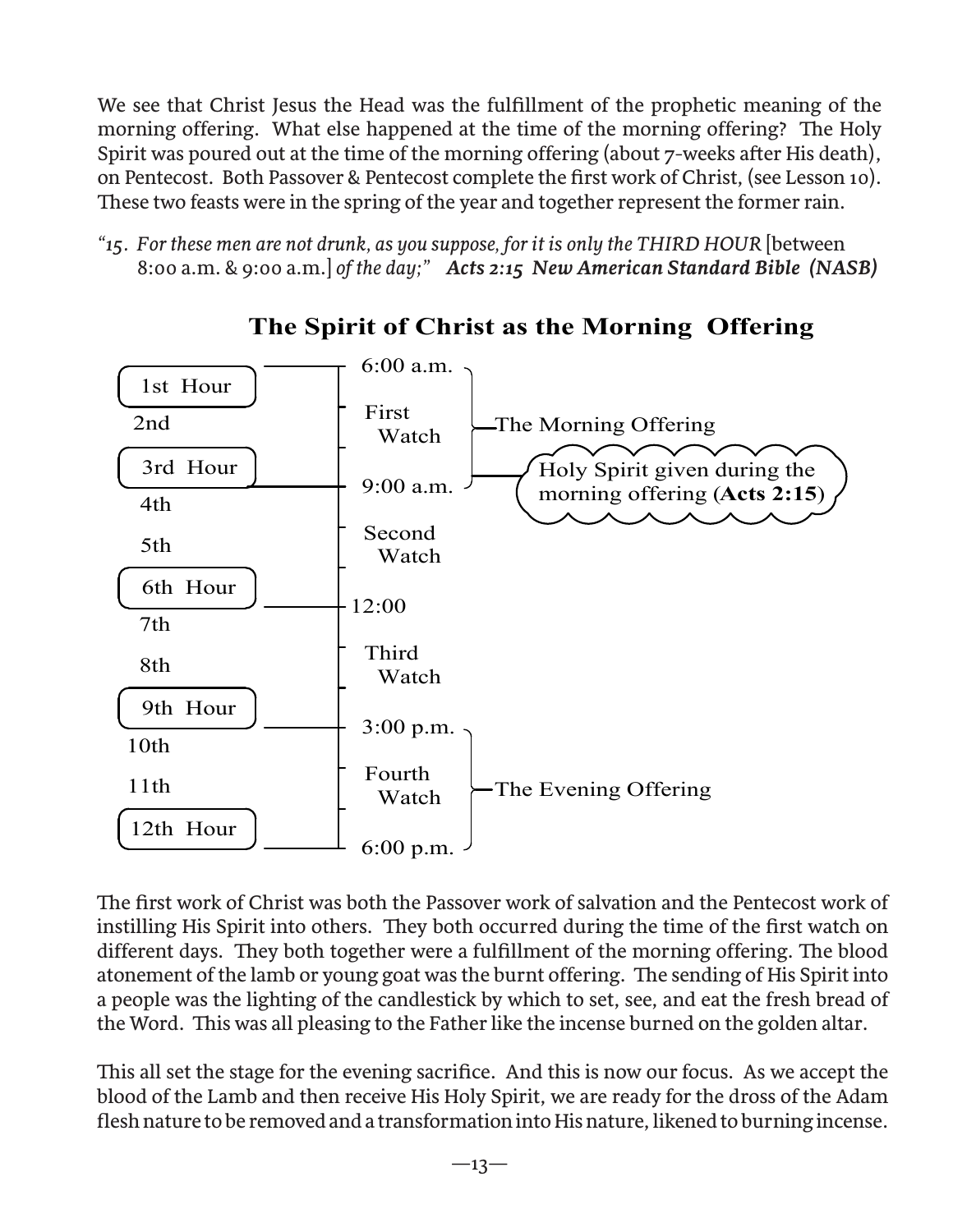So now we see verses that show Christ the Body is associated with the evening offering.

*"LET MY PRAYER BE SET BEFORE YOU AS INCENSE, The lifting up of my hands as the EVENING* [burnt] *SACRIFICE." Psalm 141:2 NKJV*

*"Therefore by Him let us continually offer the SACRIFICE OF PRAISE to God ... " Hebrews 13:15 NKJV*

*"3. and another messenger did come, and he stood at the* [Golden] *altar* [of Incense]*, having a golden censer* [to put incense into]*, and there was given to him much perfume*  [incense]*, that he may give it to the prayers of all the saints upon the golden altar that is before the throne, 4. and go up did the smoke of the perfumes* [from the burning incense] *TO THE PRAYERS OF THE SAINTS out of the hand of the messenger, before God;"* 

 *Revelation 8 (YLT)*

*"While the incense was being burned, a great crowd stood outside, praying." Luke1:10 NLT (& John 17:20-26)*

Here below is a comparison of the morning and evening offerings. They are both fulfilled in Christ, but the morning offering is the 1st work of Christ, while the evening offering is the 2nd work of Christ...in a people. The 1st is as the 1st goat while the 2nd is as the 2nd goat to be led by the Holy Spirit through the trials of life to replace the flesh nature with the nature of Christ. Once mature in Christ their prayers are as perfume to God. This comes from a beautiful union, a consummation with God.



#### **Comparison of the Morning & Evening Offerings**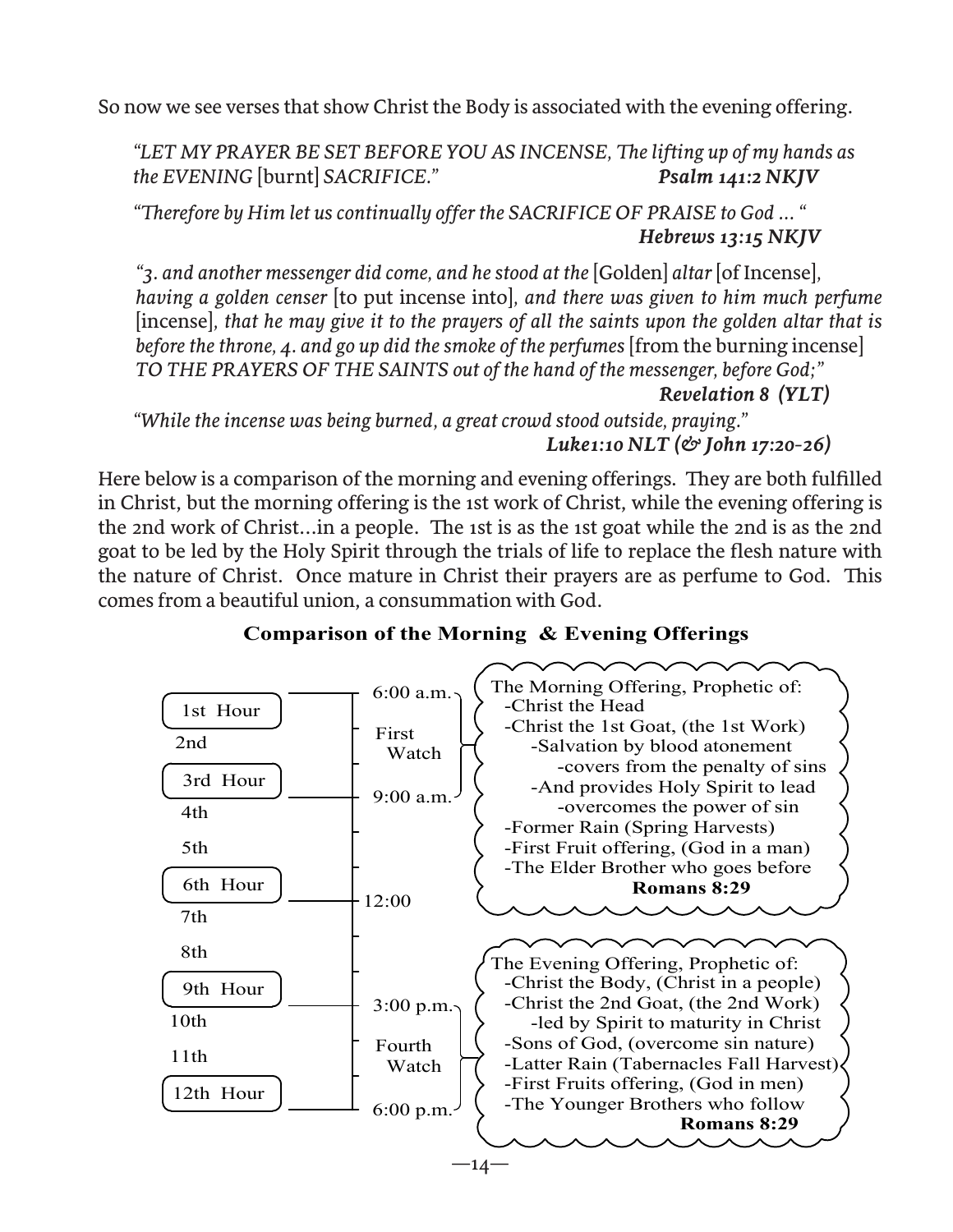offerings, once a year the incense censer is taken into the Holiest Place. This was on the 10th day of the 7th month. The 1st month was the harvest of barley. The 3rd month was the harvest of wheat. The 7th month was the harvest of the corn, oil, & grapes. The fulness of the harvest represents our coming into the fulness of Christ.



A messenger is the one who brings a message. The Holy Spirit sends a message as a trumpet call from the Feast of Trumpets. It is the message of the "high calling". Many who hear this call continue on to the Golden Altar. This message changes their prayers. Their prayers become as pleasing to God as the smell of perfume. It is a message of going on as a cloud of burnt incense into the throne room to blend into the cloud of His Shekinah glory, (presence). It is a message of dwelling in Christ and having Christ dwell in us. It is a message of becoming the dwelling place of God in Christ the Body. This is the message of Tabernacles. It is the love-call of "Come unto me". And once we are there, married to Him (in full union with Him), then together with Him we say "Come unto me" to those who have not yet entered in. Before that not many come. But there will be a growing surge pressing in once they see a people in His image culminating in a resurrected people.

*''And the Spirit AND THE BRIDE say, "Come!" And let him who hears say, "Come!" And let him who thirsts come. Whoever desires, let him take the water of life freely."* [and they will as never before!] *Revelation 22:17 (NKJV)*

In summary, both the morning burning of incense and the evening burning of incense are associated with renewed light (and worship). This light is expressed as prayer ... the call of a people to enter into oneness with Him. This was the prayer of Jesus, (**John 17:20-26**). This light is expressed as love. Love for God and love for others, (**Matthew 22:37-40**). Light is the expression of His life. It is worship, the expression of the sacrifice of our ways (the burnt offering of our flesh nature), so that His way (the way of His Spirit), may come forth in us.

*"23. But the hour is coming, and now is, when the true worshipers will worship the Father in spirit and truth; for the Father is seeking such to worship Him.* 

*24. God is Spirit, and those who worship Him must worship in spirit and truth."*  [His way and not ours] *John 4 New King James Version (NKJV)*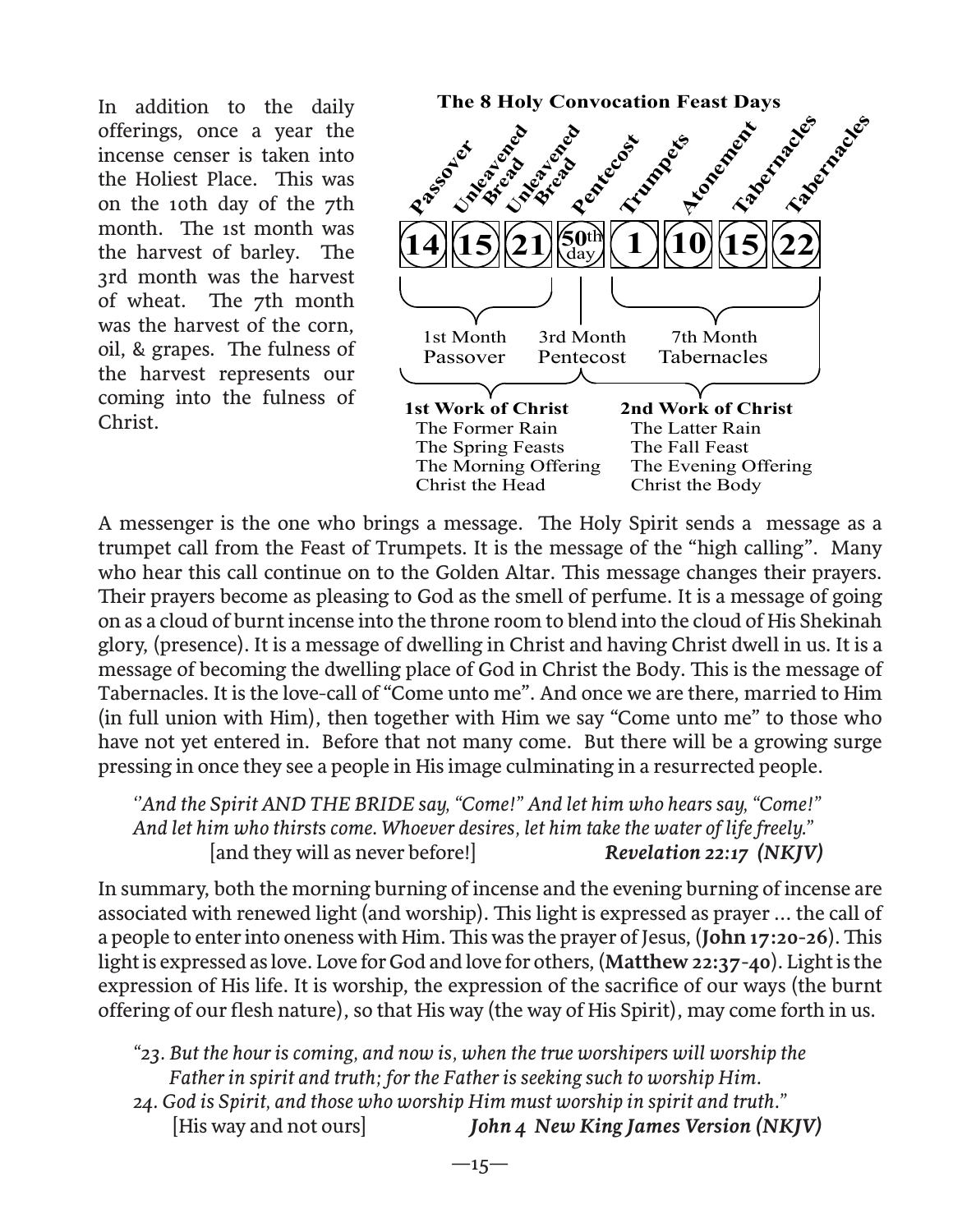## **Endnote #3** *( from page 12)*

At some point we come across **John 19:14** which seems to contradict **Mark 15:25.**  In **Mark 15:25** we are given the crucifixion as (beginning) in the 3rd hour. Then in **John 19:14** it says the 6th hour. The **Concordant Literal Translation** and the **Wesley New Testament** are the only ones that I could find that have **John 19:14** as the 3rd hour, which keeps both verses in agreement.

But how could so many of the other translations be wrong? Adam Clark's Commentary explains that the Greek manuscripts used just one Greek letter to express the number value to distinguish the hour. Greek, like Hebrew, has a number value for each letter, so this was commonly done. These two Greek letters for "3" and for "6" look very much like each other. He feels that the "3rd hour" is the correct translation. He also quotes five Bible scholars of the 5th century who felt the same.

Note also that many translators assume the 3rd hour to be 9:00 a.m., but it is not. The 3rd hour is the full hour from 8:00 a.m. to 9:00 a.m. The same liberty by most translators has them tagging the 6th hour as noon and the 12th hour as being 6:00 p.m. But the 6th hour is not noon, but ends at noon. So too the 12th hour is not 6:00 p.m., but ends at 6:00 p.m.

## **Endnote #4** *( from page 12)*

"...when the sixth hour *had come*..." implies that the sixth hour had come to its fullness. In other words, the darkness likely started to grow at the beginning of the sixth hour and things were fully dark by the time the sixth hour "had come" (KJV)/ "having come" (YLT)/ "was come" (NKJV). I see this as "was fully come", which would be the end of the sixth hour, high noon, or our 12:00 noon. This is how most translators appear to interpret this passage. Later in the sentence is the phrase "..until the ninth hour.." but this does not indicate exactly when between 2:00 p.m. and 3:00 p.m. that the darkness began to dissipate. The Passover Lambs were to be killed in the afternoon before sunset, meaning they had to be slain during daylight. Once the darkness began to leave, then the lambs were slain. They were not slain from noon until nearly 3:00 p.m., (the end of the third watch), because of the darkness. Then they were *all* slain at once to give time to prepare them before supper! It was at this time that Jesus uttered a loud cry and died, along with the cries and deaths of all the lambs. God was making it obvious that Jesus was the fulfillment of the Passover as our Lamb who was slain to atone for our sins.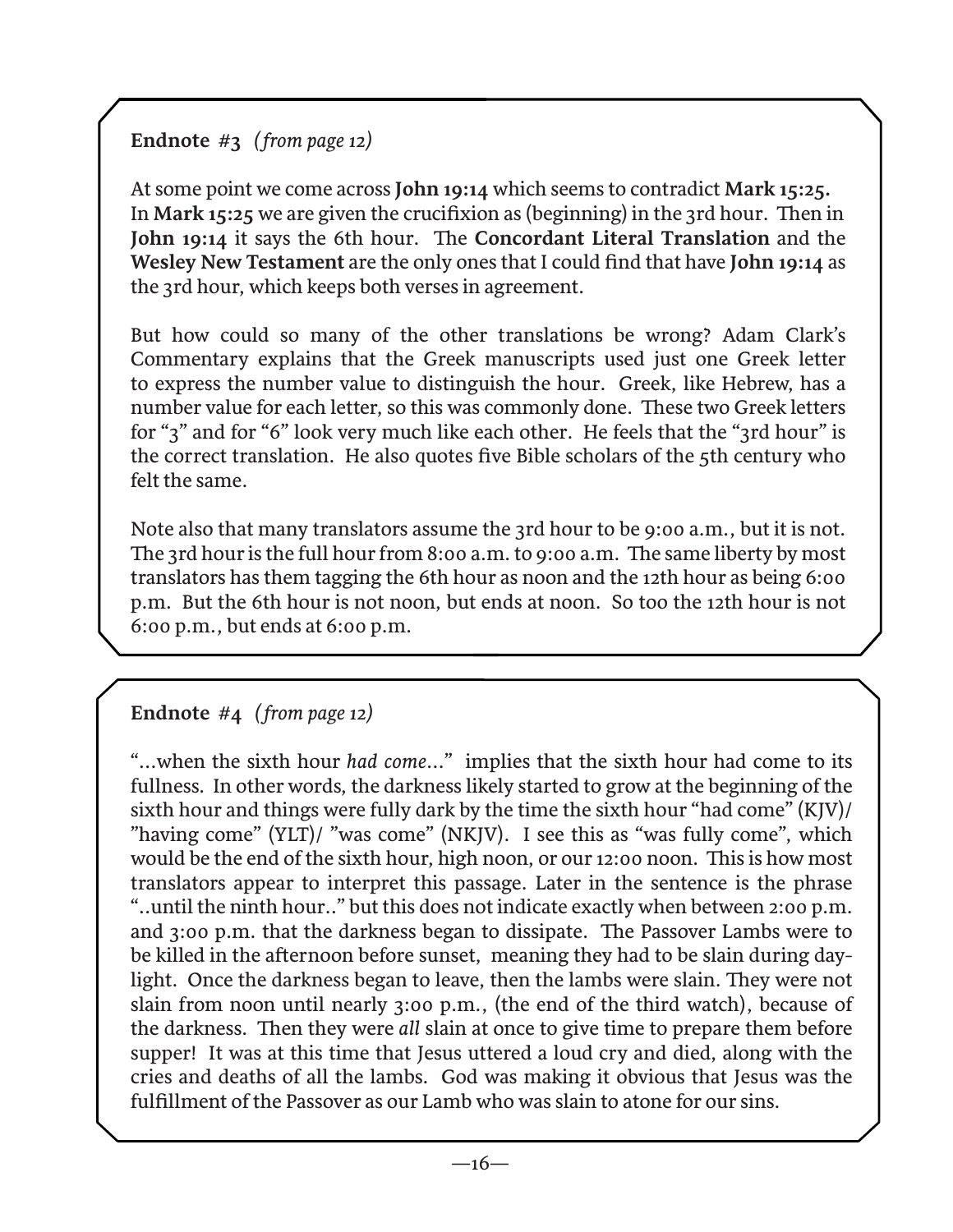# **Part 4: Left Hand or Right?**

Let's review before moving on. First we established by Word & Spirit that to come into the presence of the Father one had to first pass between two great pillars. The pillar on the right-hand side of the Father is a prophetic type of Christ the Head. The pillar on the left-hand side of the Father is a prophetic type of Christ the Body. The second pillar (representing Christ the Body), is erected after the first one. The second pillar draws its strength from the first pillar just as the Body of Christ draws its life from Christ the Head.

Then we went on to see that the morning offering is a prophetic type of Christ the Head. The evening offering follows later in the day as also a prophetic type of Christ the Body. Do the two prophetic types of offerings & pillars overlap? Yes, and each lends further insight into the other. We start with this diagram below.



#### **Comparison of the Two Offerings & the Two Pillars**

But one thing doesn't seem to quite fit. Isn't the Body of Christ (those who inherit, which are the overcomers), made to sit at the right hand of the Father as well?

*"33. And he shall set the sheep on his RIGHT HAND, but the goats on the left. 34. Then shall the King say unto them on his RIGHT HAND, Come, ye blessed of my Father, INHERIT the kingdom prepared for you from the foundation of the world:" Matthew 25:33-34 King James Version*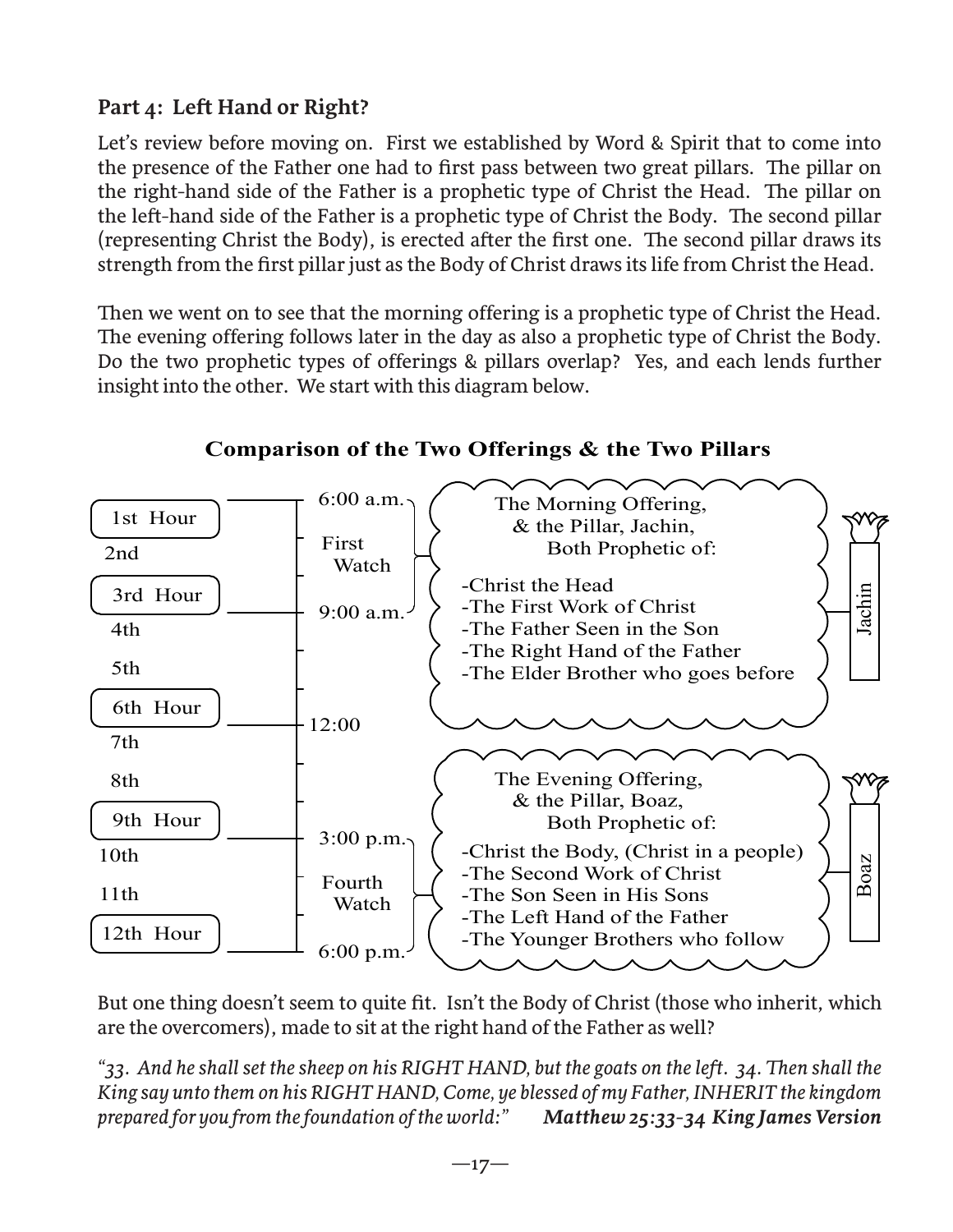This may look like a contradiction at first, but how the left side (Body of Christ), could be by the right hand as well is explained in the next two diagrams.



*"12. Joseph took the boys by the hand, bowed deeply to him, and led the boys to their grandfather's knees—Ephraim at Israel's left hand and Manasseh at his right. 14. BUT ISRAEL CROSSED HIS ARMS as he stretched them out to lay his hands upon the boys' heads, SO THAT HIS RIGHT HAND*  WAS UPON THE HEAD OF EPHRAIM, THE YOUNGER BOY, and his left hand was upon the *head of Manasseh, the older. He did this purposely." Genesis 48:12-14 The Living Bible (TLB)*

This is the key that unlocks the mystery. There are many types here, but note that the Father (Israel), crossed his arms. Because of the cross there was an exchange. *(And because of the cross of Christ there was another exchange. Christ Jesus humbled Himself and took our place on the cross so that we would come into the inheritance of who He is. In Christ we are all sons in His image.)* So the Father (Israel), has taken the younger son of Joseph and brought him into the status of His right hand of blessing, which is where the inheritance is, (**Matthew 25:34**). The 2-pillars become as one!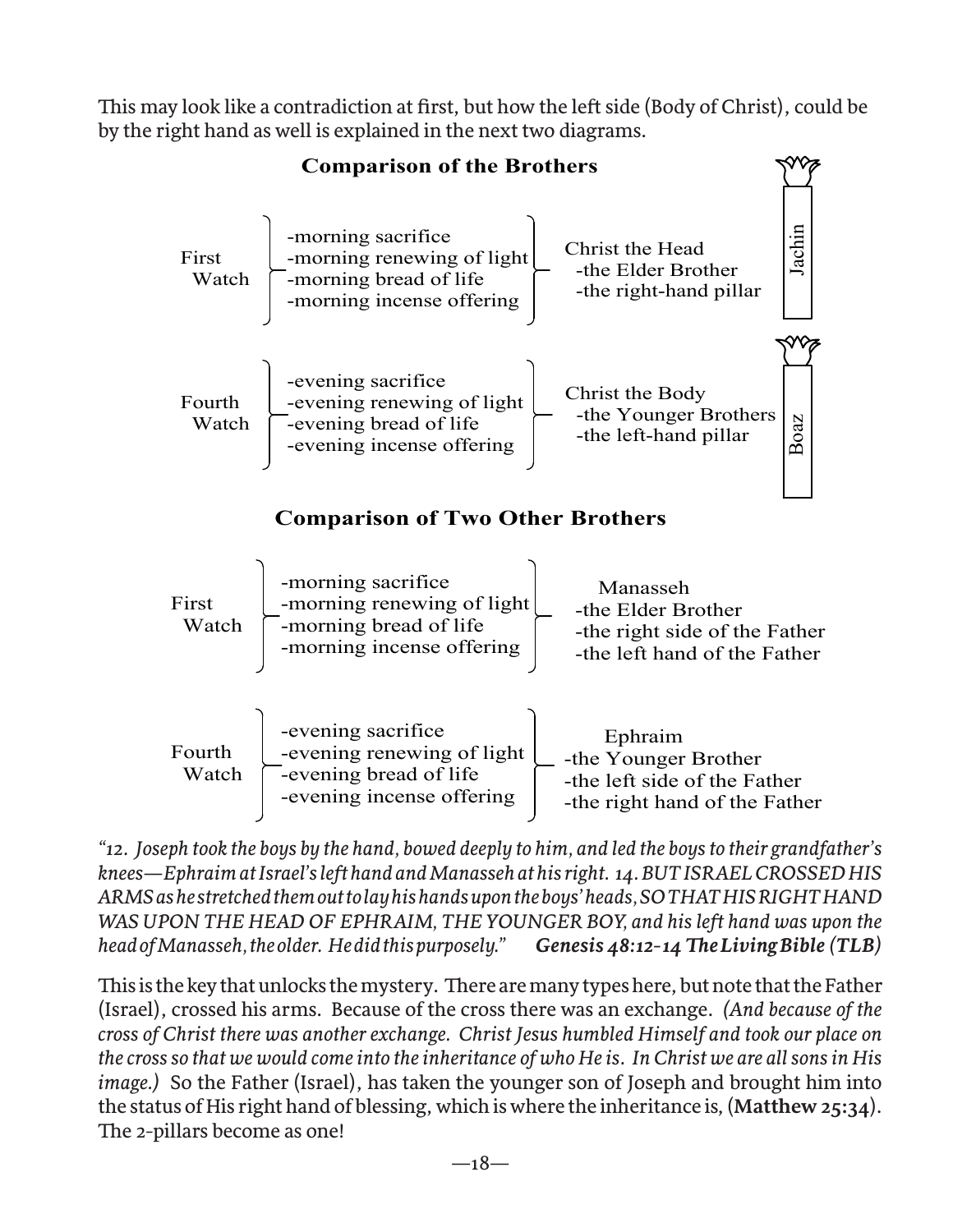This pattern explains how the pillar on the Father's left hand can get the Father's right hand blessing of inheriting the Father and the Father dwelling in it. Only joined to Christ Jesus can this happen.

*"7. He who overcomes shall inherit all things, and I will be his God and he shall be My son." Revelation 21:7 New King James Version (NKJV)* 

The pattern below both confirms and repeats this truth while providing more insight.

# **Comparison of Two More Brothers**



#### *"18. And as her soul was departing, for she died, she called his name Benoni (son of my sorrow): but HIS FATHER CALLED HIM BENJAMIN (SON OF THE RIGHT HAND)." Genesis 35:18 The Amplified Bible (TAB)*

These patterns display the morning & evening sacrifices to align the types with Christ the Head first, and then Christ the Body at the end. Benjamin has many prophetic types, which could be a lesson in itself. But for now, recognize that his tribe camped to the West of the Tabernacle in the wilderness. Our progressive growth in the Lord begins in the East as we enter the Tabernacle, receive the blood of the Lamb, move Westward into the Holy Place to receive the Baptism in the Holy Spirit, and then further Westward to become a mature overcomer in Christ as an incense offering to be carried into the Holiest Place to come into full union with our Bridegroom, Christ. It is a journey Westward, moving toward Benjamin...toward becoming a Son of the Right Hand!

Another note of interest is that the tribe of Benjamin settled in the area just north of Judah's territory. At the time of Jesus the area was called Galilee. All of the 12 disciples were from this area...Benjaminites, except for Judas Iscariot, who the Lord replaced with Paul, another Benjaminite. This tribe of the "younger brothers" of Christ Jesus are also seen in general types as "the Overcomers", "the Manchild", "the New Jerusalem", "the generation of Christ", "the seed of Christ", and other names as well.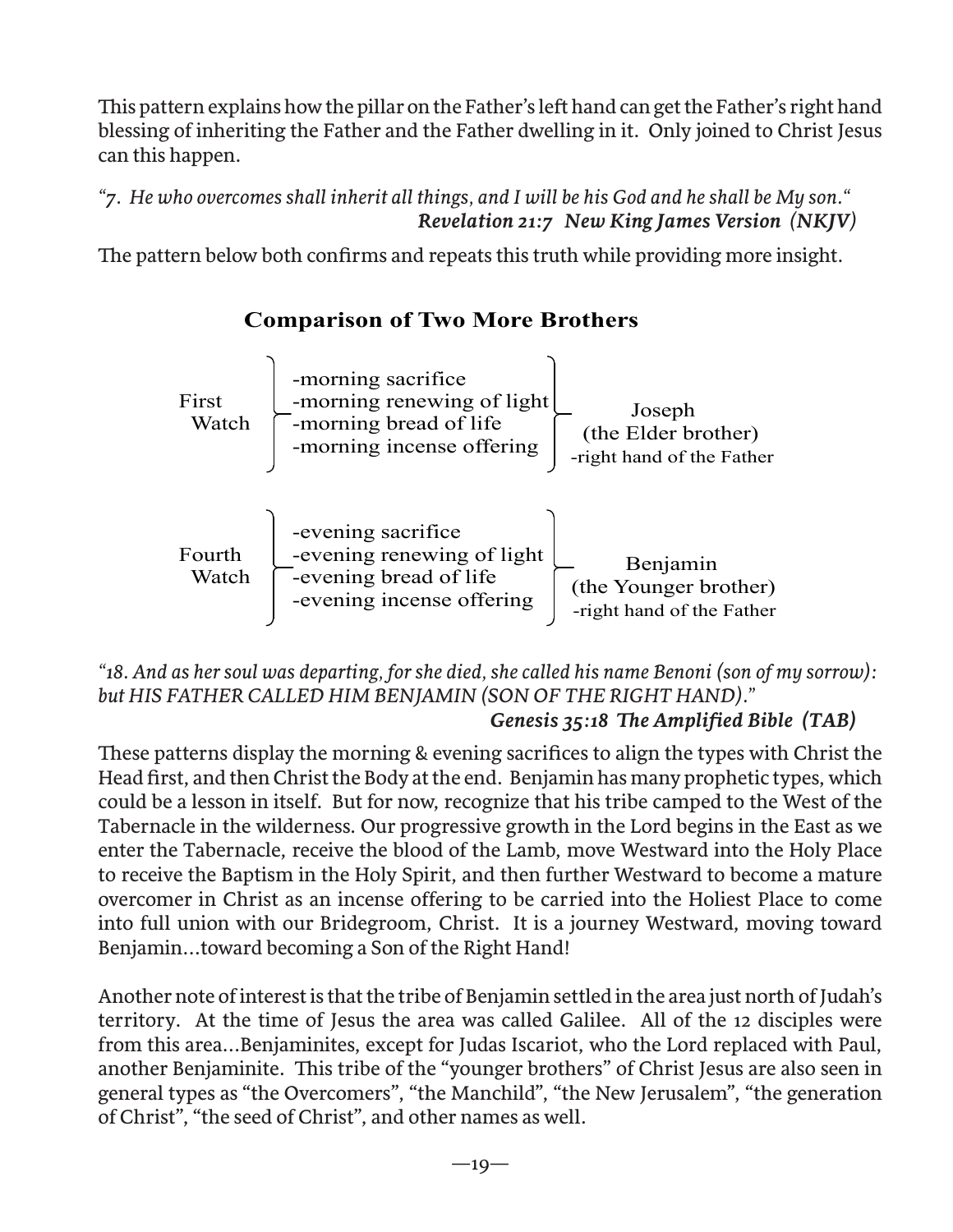# **Part 5: Two Pillars Elsewhere**

We have seen that the two pillars are types of Christ Jesus the Head, and Christ Jesus the Body. And we saw that the two pillars become as one in Christ. Separate and yet of one Temple. Like a marriage where the two are one. Each is seen in the other. Christ in us and us in Christ. The two become joined into one Temple; one habitation; one dwelling place of the Father. To enter to become part of this dwelling place we must pass between the two pillars....we must enter into Christ. This Temple displays His Life in a people. In and through them He sets creation free. We will look at some examples of the joining of His Life, Head & Body into one. It is what is happening now and will soon come to its completion with the resurrection of the bodies of the overcomers.



The truth of the joining of Christ the Body to Christ the Head is so central to God's plan that we see this prophetic type in several places. Here's one of them:

*"And I saw another mighty angel coming down from heaven, clothed with a cloud; and the rainbow of the cloud was upon his head, and his face was as though it were the sun, and HIS LEGS AS PILLARS OF FIRE;" Revelation 10:1 George Lamsa's Translation (GLT)*

This messenger is Christ Jesus the Head and the Body joined together after the resurrection of the overcomers at the end of the age. This is seen in the symbolism of the messenger as two legs (right & left), as pillars. The two pillars belong to the same messenger. They both have been tested in fiery trials. The represent the walk of His Spirit. All of the symbolism of this messenger speaks of the manifestation of the sons in Christ as the Manchild fully birthed. Together they cover the entire earth & sea with the Kingdom (government), of His Life in His people as His presence & glory.



join to form one Manchild... ...one dwelling place of God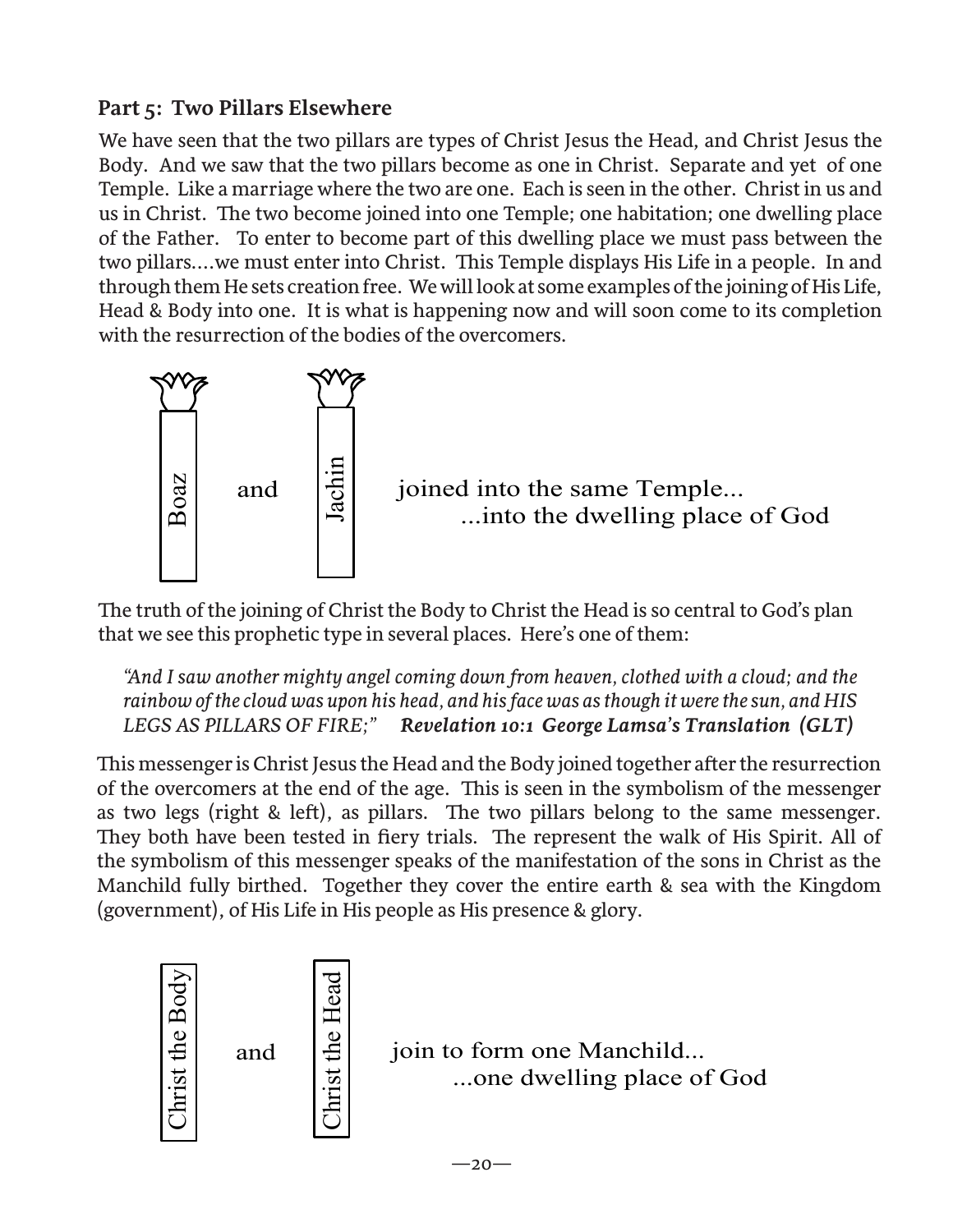But note that this messenger is also cloaked with a cloud. So the messenger has both pillars of fire and a covering of a cloud. That reminds us of the two pillars that led Israel in the Wilderness. One was a pillar of fire by night. The other was a pillar of cloud by day. Together they are prophetic of this Manchild Messenger.

*"14...They have heard that You, LORD, are among these people; that You, LORD, are seen face to face and Your cloud stands above them, and YOU GO BEFORE THEM IN A PILLAR OF CLOUD BY DAY AND IN A PILLAR OF FIRE BY NIGHT." Numbers 14:14 New King James Version*

It is the same pillar. It just changes appearance according to the need to give light and protection. Note that the Lord did not go "under" or "behind" the pillars. The Lord was found *in* both pillars...one at a time...seen in one during the time of darkness, and found in the other during the time of the daylight.



Why fire and cloud? How are things cleansed and made pure? By water and by fire. And we are made into His image by the Water of the Word, and by the Fire of His Holy Spirit. These two pillars which are actually one, are a people who have been covered in a walk. It is through this walk in His Word and in His Spirit that we come into the maturity in Christ...where it is His Life that is seen in us and through us. And when is this union fully complete? At the resurrection of His Overcomers at the end of this age. We are very close to this event.

This theme of union in Christ is seen also in the incense offerings. We see that there is *one handful* of incense used in the morning incense offering, and *one handful* used in the evening incense offering. But there comes a day (Day of Atonement), when the High Priest carries *two handfuls* of incense to the Golden Altar. It is the day of the joining of both offerings. We saw that the morning offering is prophetic of Christ the Head, and that the evening offering is a prophetic type of Christ the Body. So we can see that this joining of the two is prophetic of Christ the Body and Christ the Head becoming one on the day of resurrection. It is on the Day of Atonement in a certain year that the Jubilee begins...a setting free of all creation.

*"12... he will fill an incense burner with burning coals from the altar that stands before the LORD. Then he will take TWO HANDFULS of fragrant powdered incense and will carry the burner and the incense behind the inner curtain" Leviticus 16:12 New Living Translation*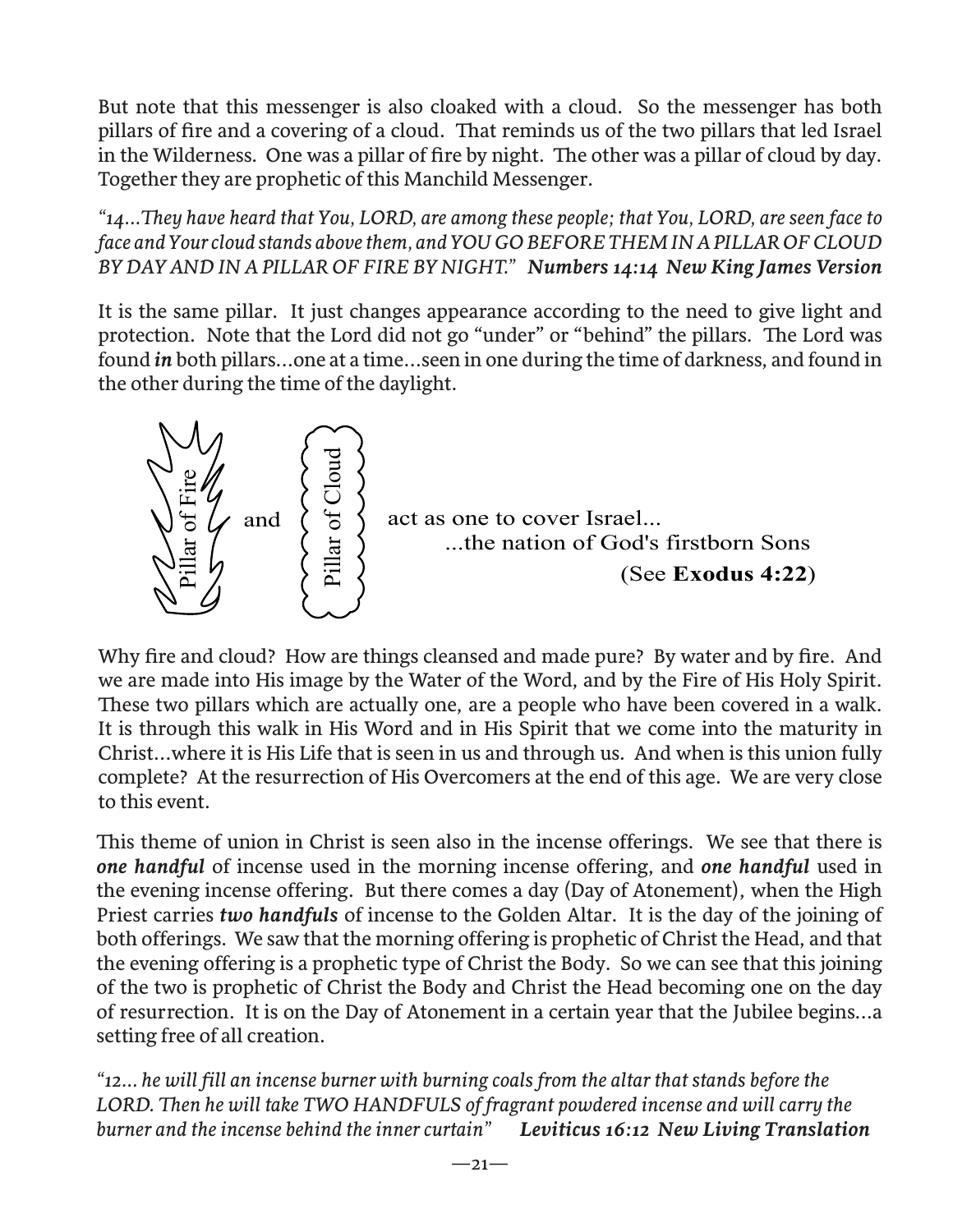Yet another example is the joining of the rod of Judah with the rod of Joseph from **Ezekiel 37:19**. In that type Judah represents the blessing of the Scepter, (Kingship) which was fulfilled in Christ Jesus the Head, the Lion of the tribe of Judah. Joseph represents the blessing of the Birthright (inheritance, including the name of "Israel", God's nation of *firstborn sons*), which is fulfilled in Christ Jesus the Body of Overcomers as shown here:

#### *"7. he who is overcoming shall inherit all things, and I will be to him--a God, and he shall be to me--the son," Revelation 21:7 Young's Literal Translation (YLT)*

We note that the overcomer is one who is in the pattern of overcoming. No one has fully achieved at this point. Overcoming is our mode of thought and life...ever moving into Him as He is ever coming forth in us. The last conquest to overcome is the mortality of the body. This will be fully accomplished when He changes us from our mortality into His immortality.

*"7. But this precious treasure—this light and power that now shine within us —is held in a perishable container, that is, in our weak bodies. Everyone can see that the glorious power within must be from God and is not our own. 8. We are pressed on every side by troubles, but not crushed and broken. We are perplexed because we don't know why things happen as they do, BUT WE DON'T GIVE UP AND QUIT. 9. We are hunted down, but GOD NEVER ABANDONS US. We get knocked down, but WE GET UP AGAIN AND KEEP GOING. 10. These bodies of ours are constantly facing death just as Jesus did; so it is clear to all that it is only the living Christ within (who keeps us safe). 11. Yes, we live under constant danger to our lives because we serve the Lord, but this gives us constant opportunities to show forth the power of Jesus Christ within our dying bodies." 2 Corinthians 4:7-11 The Living Bible (TLB)* 

Let's close with one last type of the joining of Christ the Head with Christ the Body. We see it in the Tree of Life on both sides of the River of Life, (the Spirit of God). One tree in two locations, yet joined as one by the River of Life, His Spirit. The Tree of Life (Christ), bears the Fruit of Life of the Son for the Father.

*"1 And he shewed me a pure RIVER OF WATER OF LIFE, bright as crystal, going forth out of the throne of God and of the Lamb: 2. in the midst of its broad place, and of the river ON THIS SIDE AND ON THAT, IS A TREE OF LIFE, yielding twelve fruits, in each several month rendering its fruits, and the leaves of the tree are for the service of the nations;"* 

 *Revelation 22:1-2 Young's Literal Translation (YLT)* 

It is His Spirit that joins the Tree of Life from two places. Each tree bear the same 12 fruit. The Tree of Life is the Life of the Father. It is expressed in Christ Jesus the Head & in His Body. It is expressed as the fruit of a Son in His image. It is the life, the fruit, the character, the nature, the full expression of the Godhead. And this River of Water of Life that comes from the throne (source), of the Father is also seen as the River of Fire of Life, as we see in the next verse.